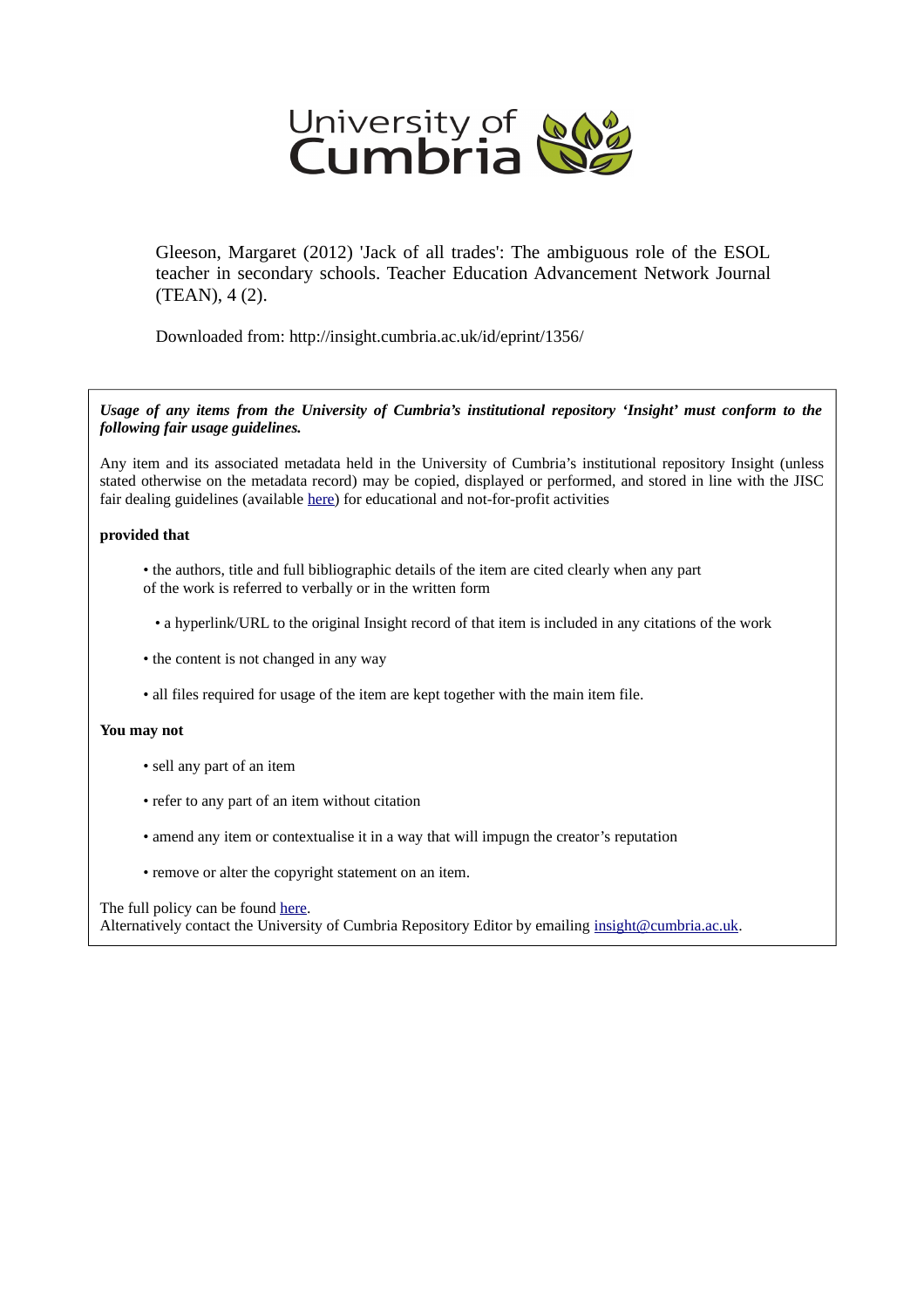**'Jack of all trades': The ambiguous role of the ESOL teacher in secondary schools.**

**Author**: Dr Margaret Gleeson

### **Contact:**

School of Educational Psychology and Pedagogy Victoria University of Wellington PO Box 17 310 Karori Wellington 6147 New Zealand

Email: [margaret.gleeson@vuw.ac.nz](mailto:margaret.gleeson@vuw.ac.nz)

#### **Citation:**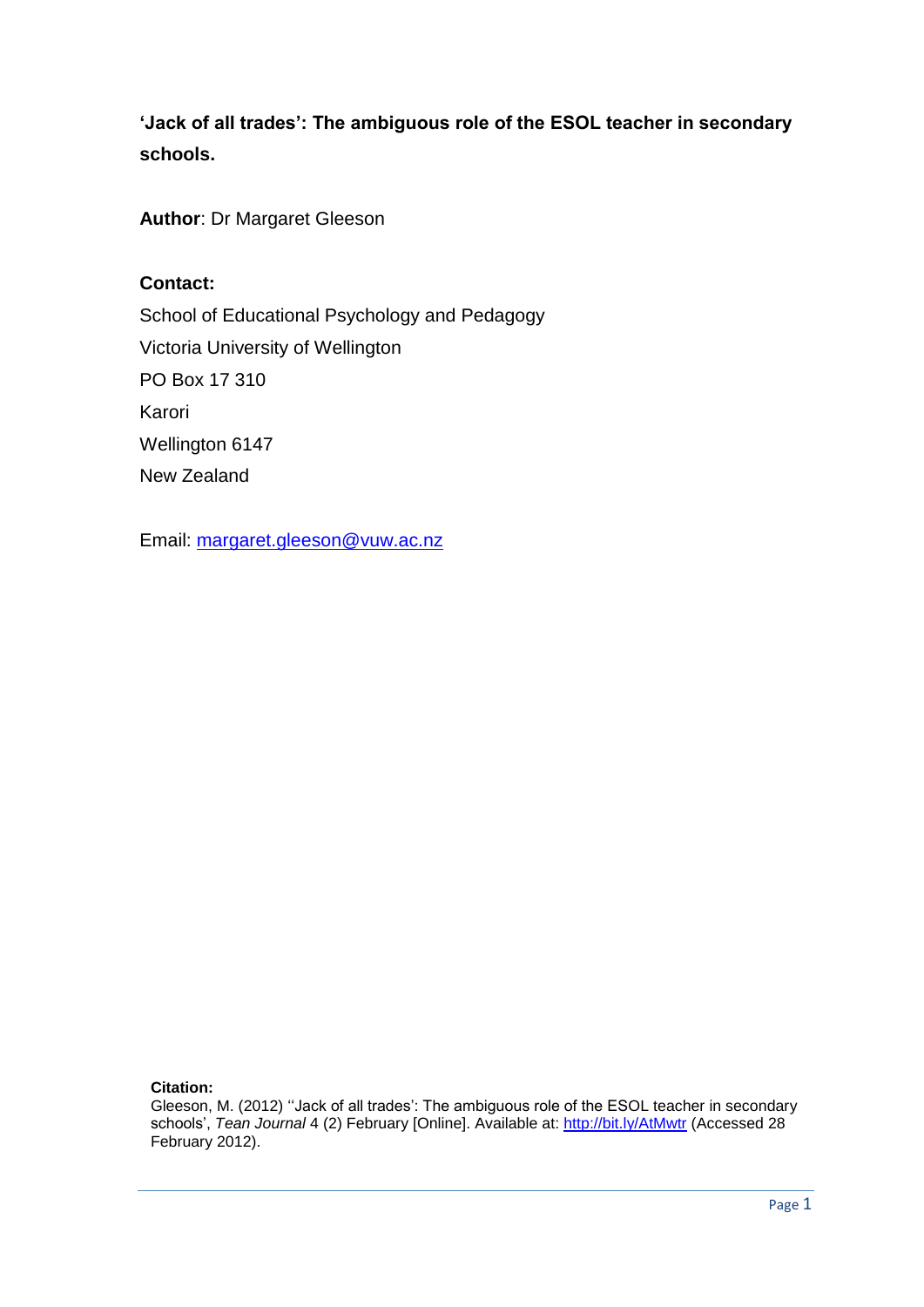# **'Jack of all trades': The ambiguous role of the ESOL teacher in secondary schools**

*Dr Margaret Gleeson*

### **Abstract**

Teaching students learning English as an additional language (EAL) in New Zealand secondary schools requires specialist skills. These EAL students compete with English-speaking peers in a uniquely demanding learning environment which requires that they learn English language at the same time as negotiating all curriculum learning in an additional language. Programmes for these learners range from withdrawing students for classes where English language skills are developed, to mainstreaming students into curriculum English. Currently, all teachers are expected to teach the academic language specific to their subject, and the place of English for Speakers of Other Languages (ESOL) teachers is uncertain. Schools are expected to balance the skills of curriculum and ESOL teachers to give EAL students the best possible learning opportunities. This study investigates the changing and ambiguous role of ESOL teachers, and the challenge it poses to their professional relationships.

**Keywords:** English for speakers of other languages; English as an additional language; mainstream teaching; content-based language teaching;

#### **Citation:**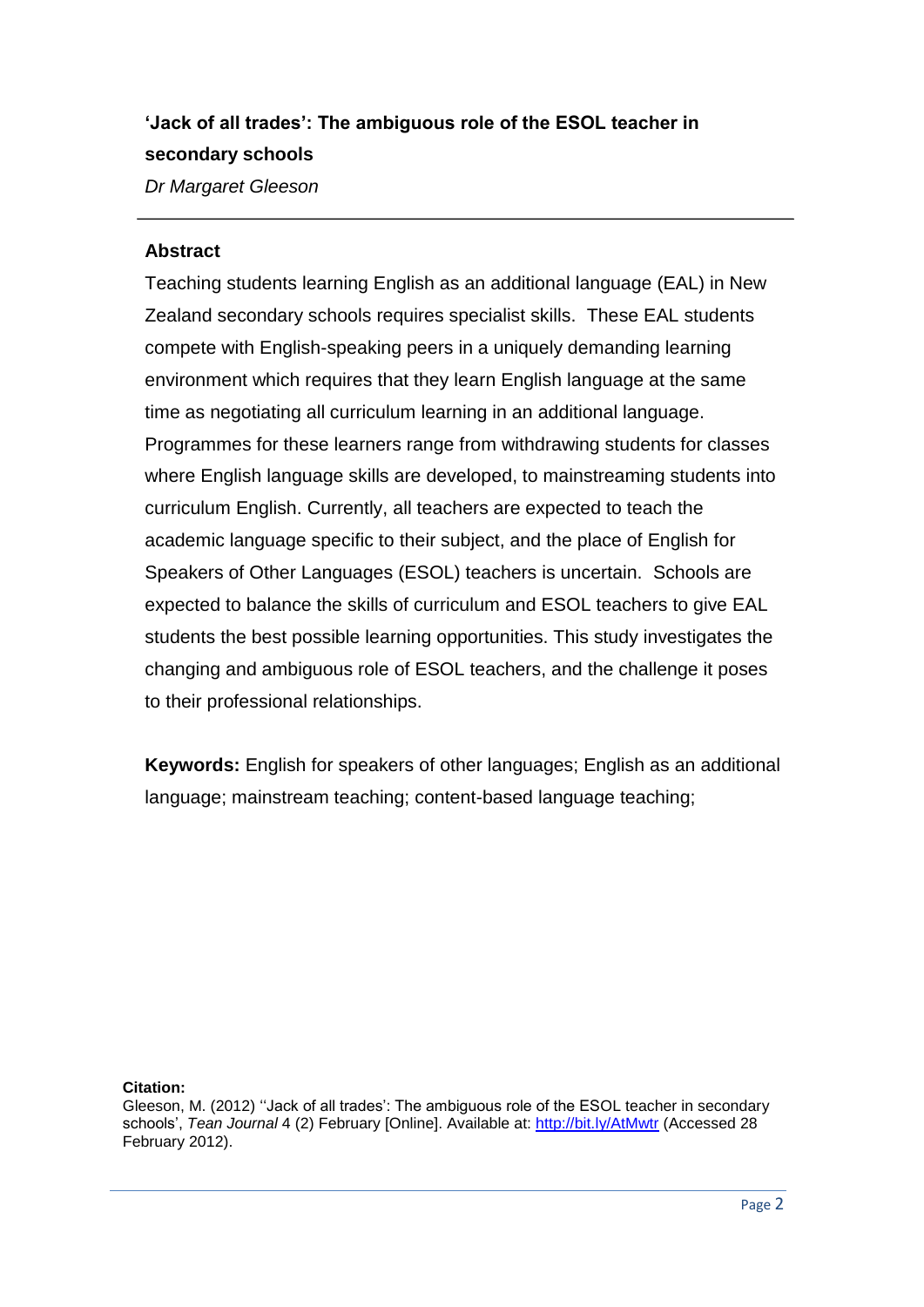# **Background**

This study investigates the issue of how the language learning of secondary students with English as an additional language (EAL) is managed in New Zealand secondary schools. These students are variously labelled as EAL, English language learners (ELL) or students who learn English for speakers of other languages (ESOL). In New Zealand, there is no mandated syllabus for systematic English language development so ESOL is an optional, noncurriculum subject. Recently, a new school-wide national curriculum was implemented requiring all teachers to take responsibility for teaching the language forms of their subject, which has complicated the role of ESOL teachers (Ministry of Education, 2007). The ill-defined position of secondary ESOL teachers is considered in this paper, especially in relation to growing curriculum expectations that subject teachers should share the teaching of academic language.

### *The evolution of ESOL*

Increasing numbers of EAL students have affected teaching in New Zealand schools. By late 2011, 33,207 new learners of English in 1,301 schools received funding from the Ministry of Education to support their language development<sup>1</sup>. These students, with little or no English proficiency, represented 163 different ethnic groups, coming from 159 different countries, and speaking 116 different languages. Both curriculum and ESOL teachers have been expected to respond to a growing multicultural student population.

Historically, a flow of migrants and refugee students gradually added linguistic diversity to what was originally a bicultural (indigenous Māori and Pākeha, or European) student population in New Zealand. However, by the late 1990s, an influx of foreign fee-paying (FFP) students striving for entry to New Zealand universities dramatically changed the ethnic and linguistic composition of the student body. Although, migrants from the Pacific region, and refugees

Gleeson, M. (2012) ''Jack of all trades': The ambiguous role of the ESOL teacher in secondary schools', *Tean Journal* 4 (2) February [Online]. Available at: http://bit.ly/AtMwtr (Accessed 28 February 2012).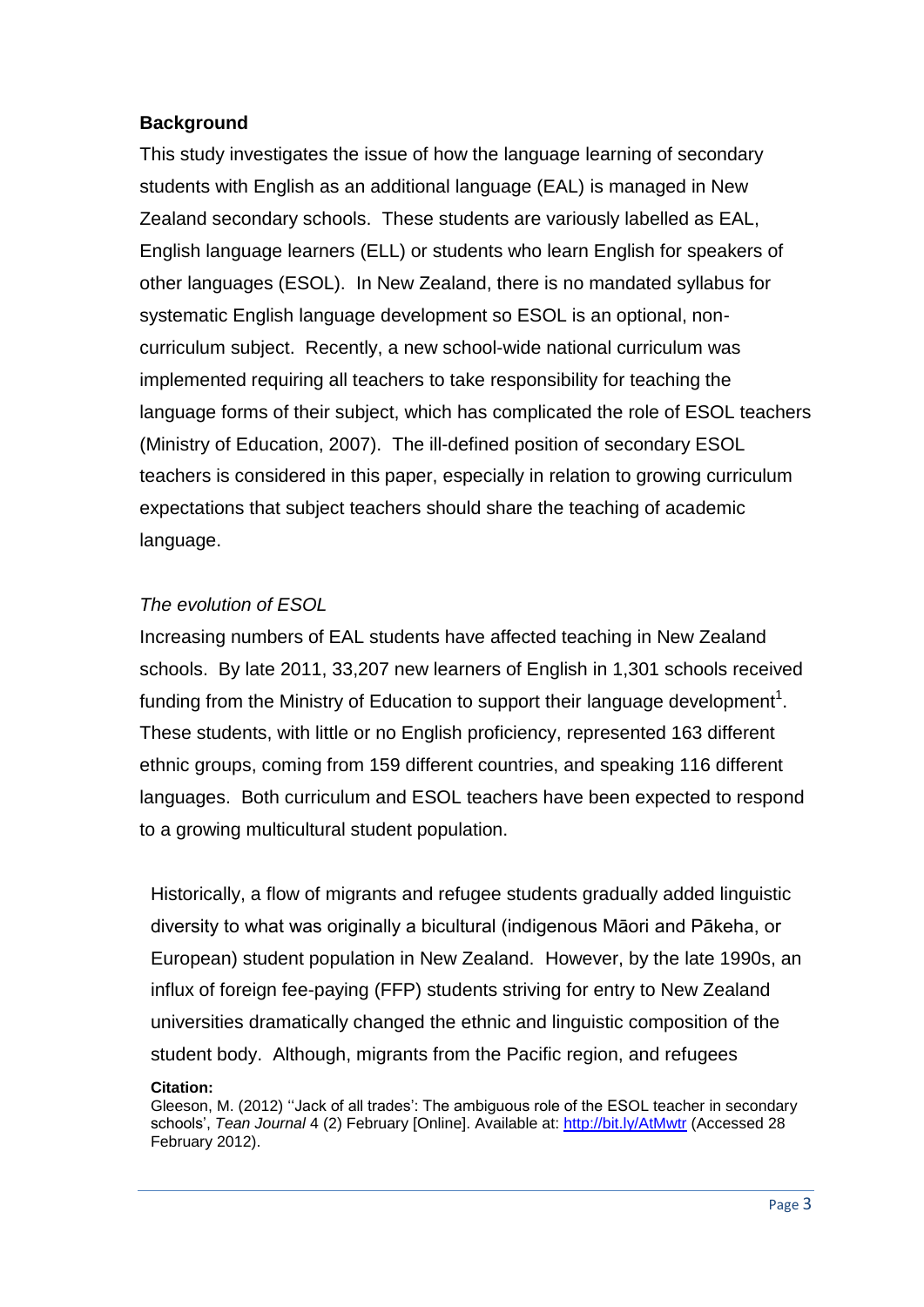particularly from South East Asia, had been present in schools for many years with little impact upon teacher practice or programmes, ad hoc ESOL programmes quickly developed in response to the needs of FFP students. These included preparation for international English examinations and general English courses for students at lower levels of proficiency (Franken & McComish, 2003). As a consequence of FFP students, the work of ESOL teachers became visible in, and profitable for, schools (Ministry of Education

International Division, 2002, 2011). Since then, the numbers of FFP in schools have declined from an abrupt peak of 17,448 in 1999 to 16,486 in 2010 (Ministry of Education, 2011) but ESOL programmes remain and a significant minority of non-English speaking migrants continue to enter schools. However, despite ESOL teaching achieving recognition in New Zealand secondary schools, an ESOL curriculum has never been formulated.

# *ESOL for literacy assessments*

In the period 2000 to 2011, university entrance requirements for international students changed from an IELTS<sup>2</sup> or TOEFL<sup>3</sup> score to the same National Certificate of Educational Achievement (NCEA) literacy assessments required for all New Zealand students. These 'Literacy credits' were designed for students with English as their dominant language and located within the English curriculum. As a result, ESOL teachers were asked to teach sheltered or modified English classes where EAL students could strive for NCEA credits in English.

Changes in national literacy assessments (2011-2012) have added to confusion about the role of the ESOL teacher as functional literacy standards are introduced: In what curriculum contexts should literacy be assessed, who should teach academic language skills, and who should assess the literacy of EAL students? These questions are not unique to New Zealand.

#### **Citation:**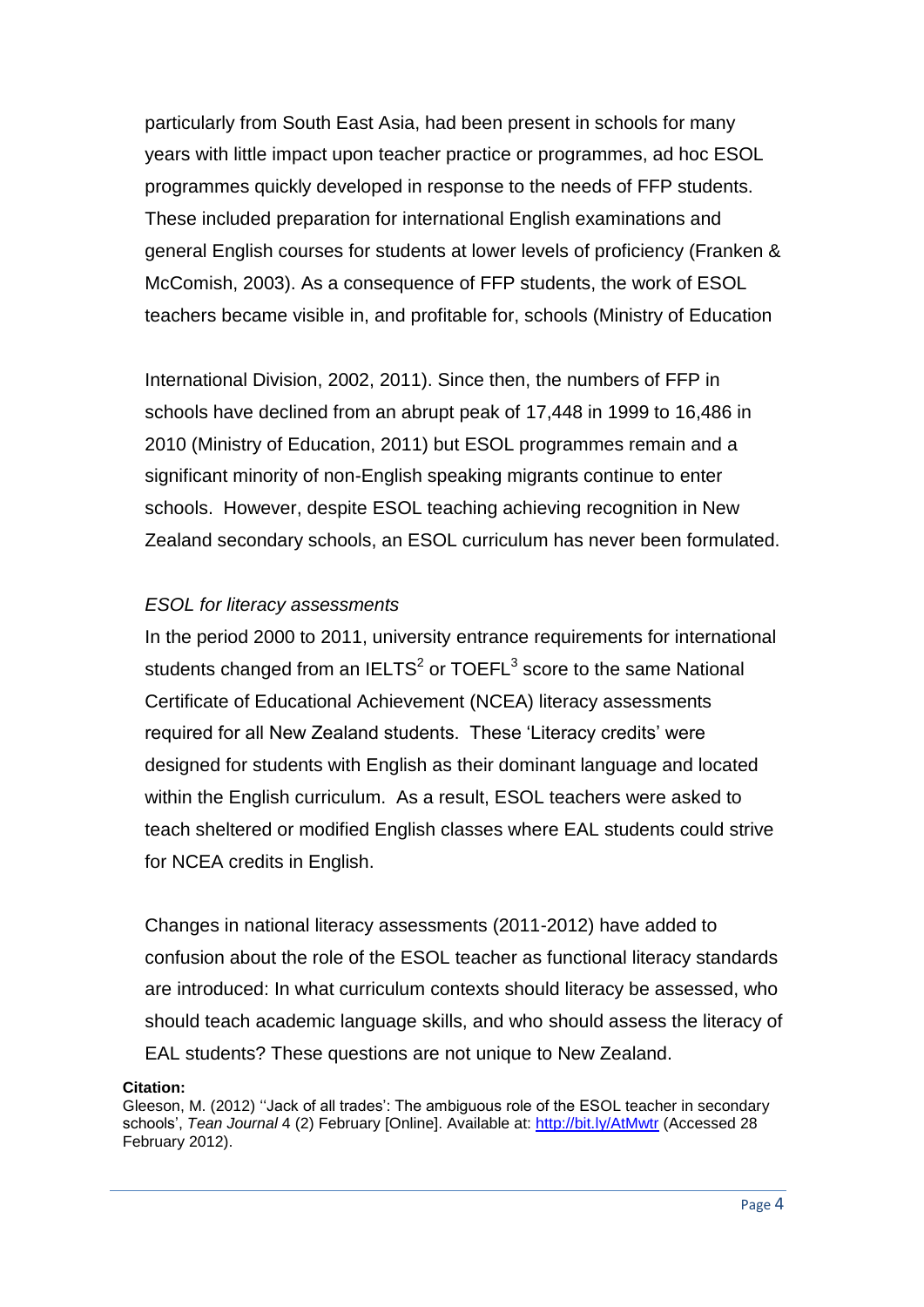### *Every teacher teaches language*

At the same time as national assessments in English became a major focus for ESOL teachers, research in educational linguistics stressed the importance of fast-tracking language learning for secondary school-aged EAL students (Stoller, 2004; Walqui, 2000). Creating opportunities for learners to have explicit and extensive exposure to curriculum-specific language would enable them to acquire academic language proficiency and maintain curriculum learning at the pace of their English-speaking peers (Cummins, 2000; Hammond, 2006). The rewritten New Zealand Curriculum (Ministry of Education, 2007) took this research into account, urging curriculum teachers to take responsibility for teaching language along with subject content. This created an expectation that ESOL teachers contribute language learning expertise to complement their colleagues' curriculum knowledge. Nonetheless, unlike the situation in other countries, policies and structures are not yet in place to structure collaboration amongst secondary school ESOL and curriculum teachers (Creese, 2010; Davison, 2001; Leung, 2005).

There is no specific policy relating to ESOL instruction. ESOL is a non-curriculum subject which may consist of a structured programme for language acquisition, preparation for national English assessments, or point-of-need cross-curricular language support. Nationally, there has been little substantive change since the last review of ESOL provision (Franken & McComish, 2003). However, now there is a prospect for ESOL teachers to share their expertise across the curriculum. These are the contexts in which EAL students are taught in New Zealand secondary schools.

This study considers the role of secondary school ESOL teachers and how they view their relationship with subject teachers. Two bodies of research contribute to understanding this topic: (a) how learners are taught English language in school, and (b) how teachers manage the process of sharing

Gleeson, M. (2012) ''Jack of all trades': The ambiguous role of the ESOL teacher in secondary schools', *Tean Journal* 4 (2) February [Online]. Available at: http://bit.ly/AtMwtr (Accessed 28 February 2012).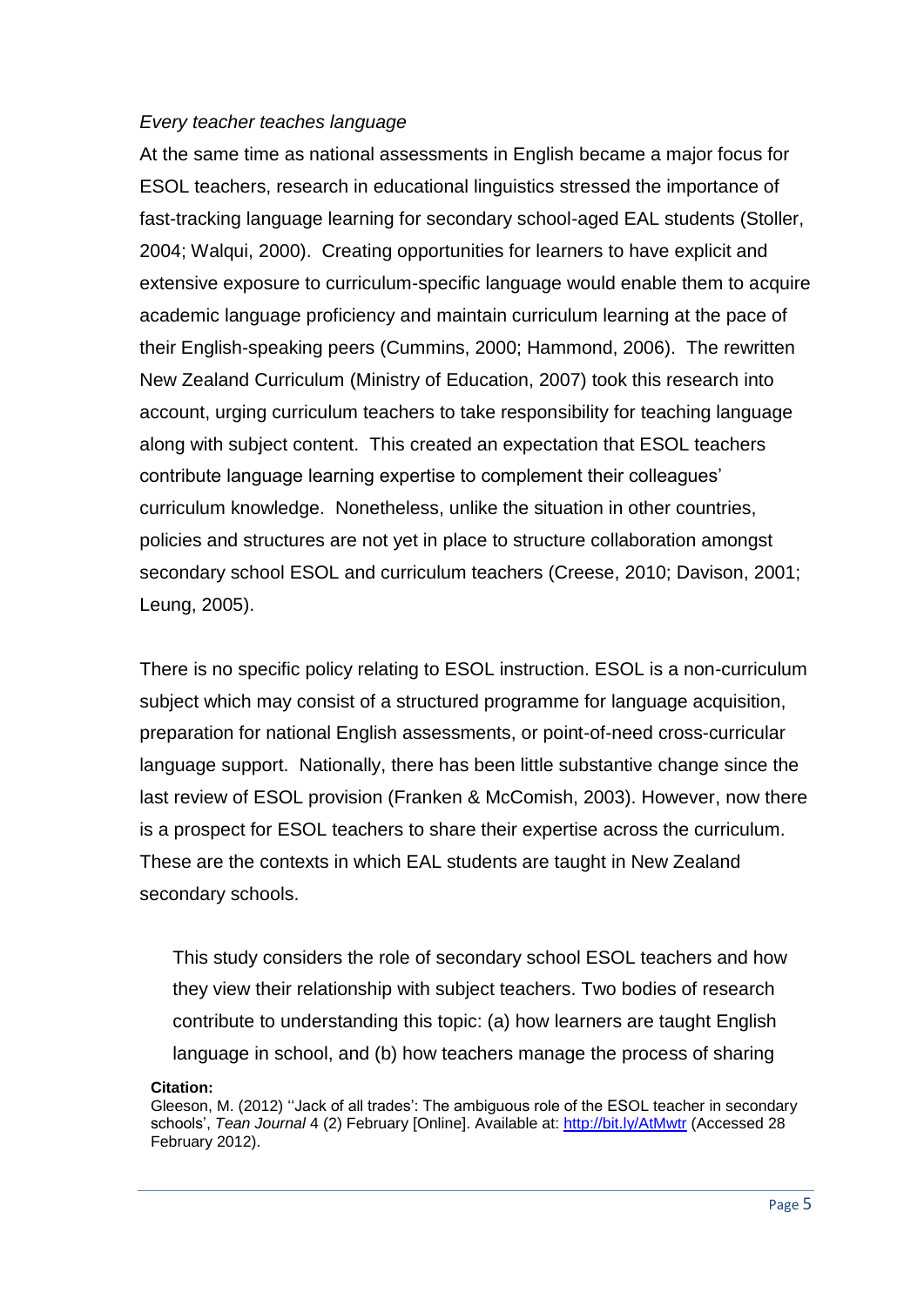language teaching expertise with other teachers. Ultimately, there are few models for effective teaching of EAL learners in a high-stakes secondary school environment, and fewer examples of language and subject experts working collaboratively.

*Approaches toward teaching language learners in secondary schools* Possible approaches to promote effective teaching for EAL students include: ESOL classes with some focus on the academic language required in subject areas; content classes where curriculum teachers balance the teaching of content and language; and partnerships where ESOL and curriculum teachers share complementary skills. While each option can be justified in terms of the learner's proficiency (Davison, 2001), none offers an easy solution for how best to support EALs to learn language and curriculum concurrently.

### *English for higher curriculum learning*

ESOL teachers are aware that secondary EAL students urgently need to learn English as a vehicle for curriculum learning. Nevertheless, it is unclear precisely what academic language to teach. Research on teaching EAL learners reveals a continuum of approaches reflecting the language acquisition process from programmes emphasising language with little or no alignment to any curriculum (suiting new learners of English), to those focussing on curriculum content with little specific emphasis on language development (suiting students approaching the proficiency of their Englishspeaking peers) (Davison, 2001; Creese, 2010). These studies suggest that concurrent curriculum and language instruction enables EAL students to develop academic language concurrently with crucial curriculum knowledge. But how might both be achieved?

#### **Citation:**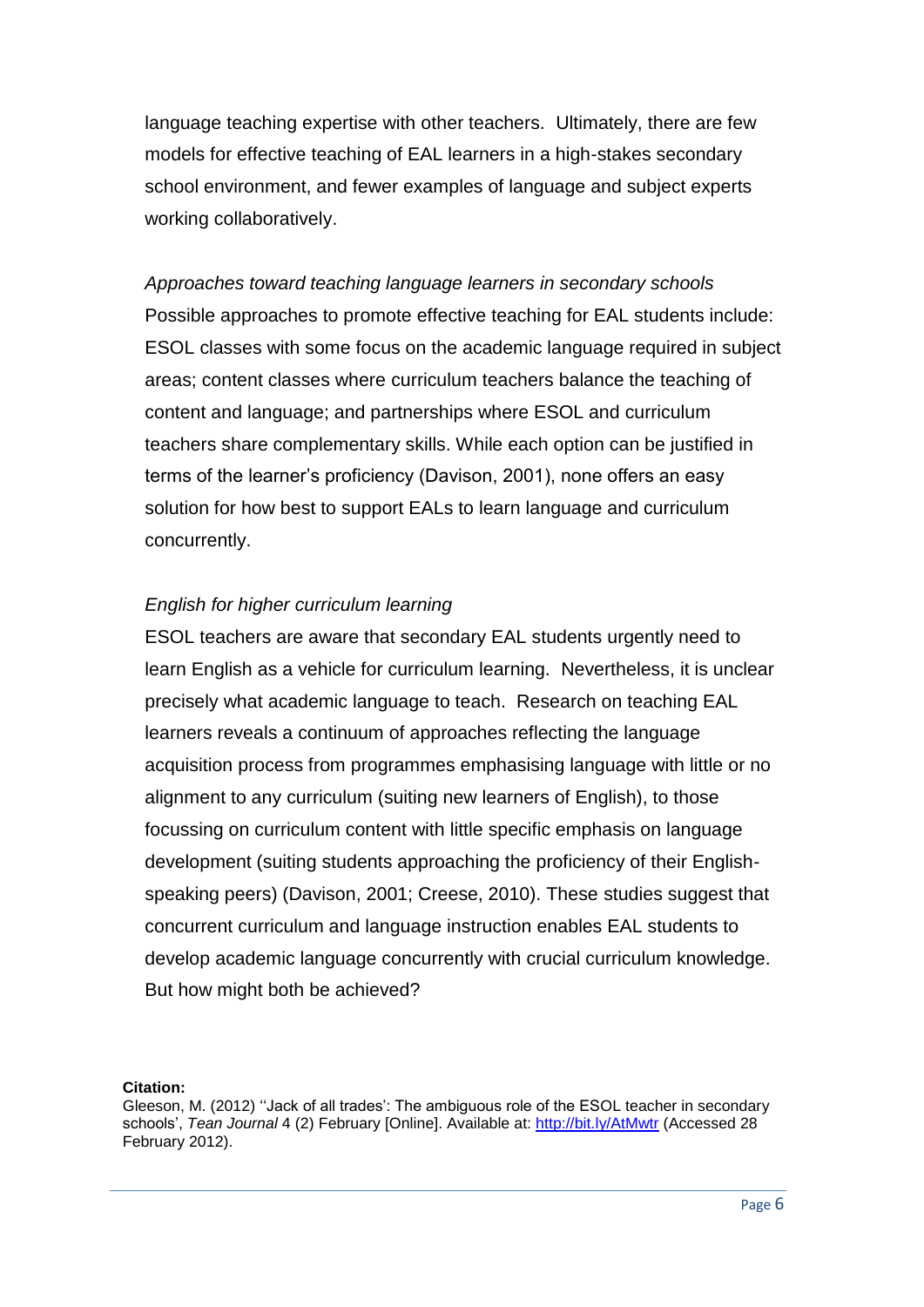### *Curriculum-specific language in context*

Studies of language forms used in specific subject areas demonstrate that each discipline has individual modes of thinking reflected in particular language structures and text forms (Bunch, Shaw, & Geaney, 2010; Coffin, 2006; Janzen, 2008; Halliday, 1993). but identifying and integrating the language of their subject with its subject-matter may challenge curriculum teachers who have rarely studied how to teach students learning through the medium of a new language. A similar challenge exists for ESOL teachers, who may have specialist knowledge about linguistic issues, but are unfamiliar with thinking about disciplinary-specific language (Pica, 2005). Unfortunately, there are few examples of how effective integration of language and content teaching might be managed.

Sheltered instruction represents one model of combining language and content teaching. The aim is to maintain simultaneous subject and language objectives so EAL students do not learn language at the expense of curriculum learning or vice versa. This approach requires extensive professional development (PD) managed by ESOL specialists to build the language teaching expertise of curriculum teachers (Echevarria, Vogt & Short, 2008). Ministry TESSOL<sup>4</sup> scholarships awarded in recent years have taken this approach of extending subject teachers' understanding of language teaching by sponsoring teachers to study TESSOL. At least one New Zealand study suggests that this may be an effective means to develop subject-specific language teaching (Gray, 2009).

# *The challenges of collaboration: How teachers manage the process of sharing language expertise*

Given that individual teachers are seldom equally skilled and qualified to teach language and a curriculum area, collaboration between mainstream teachers and their ESOL teaching colleagues seems a logical solution for balancing language and curricular teaching.

Gleeson, M. (2012) ''Jack of all trades': The ambiguous role of the ESOL teacher in secondary schools', *Tean Journal* 4 (2) February [Online]. Available at: http://bit.ly/AtMwtr (Accessed 28 February 2012).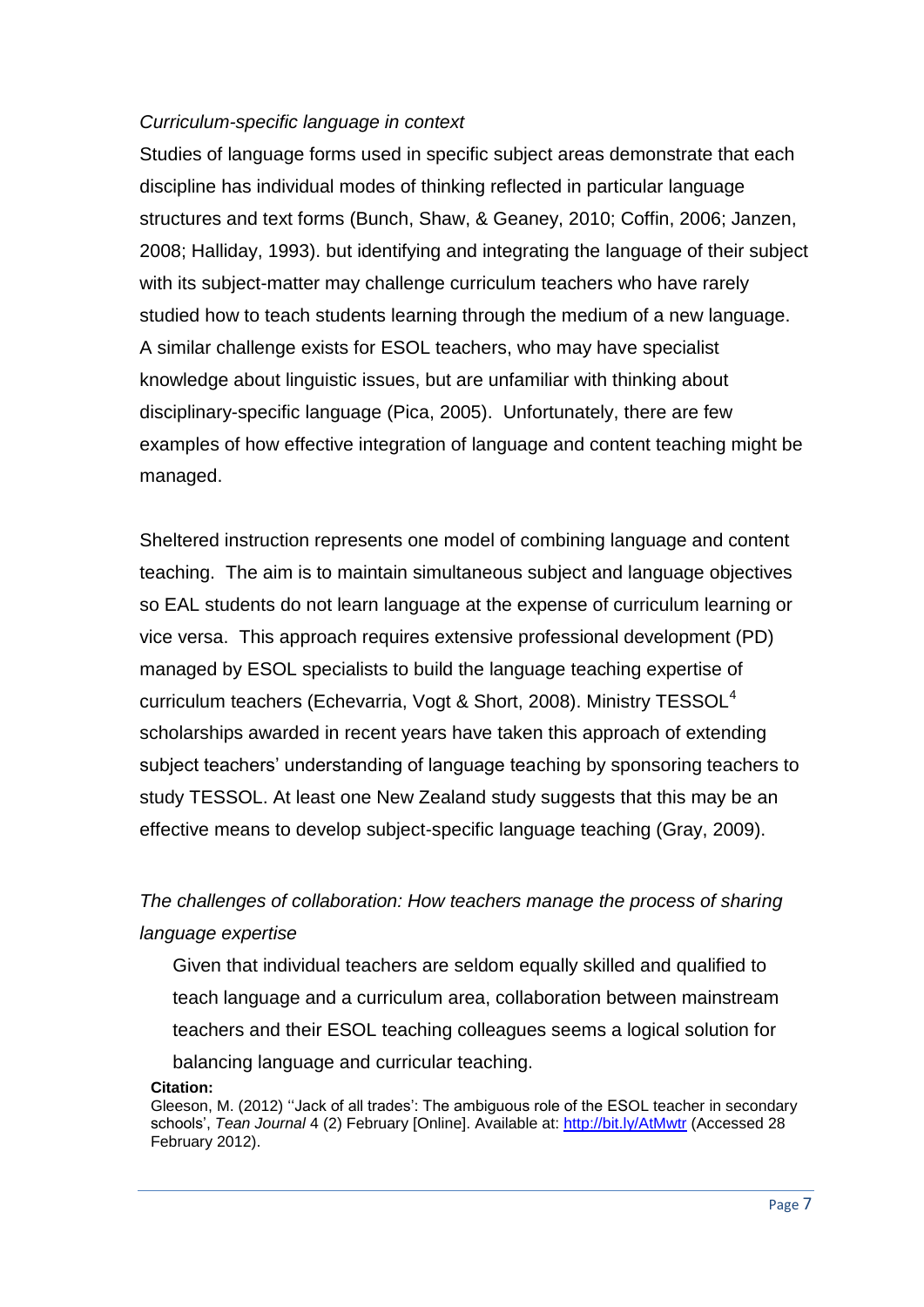Partnerships between ESOL and mainstream teachers have been studied internationally and agree that even legislation cannot ensure collaboration when teachers have no experience in crossing the boundaries of their disciplines (Arkoudis, 2003; Creese, 2010; Davison, 2006). Mainstream teachers assume the authority of their clearly defined curricula, whereas ESOL is a relatively new and trans-curricular subject with teachers who lack the status of their mainstream colleagues. Misconceptions about language teaching arise when teachers do not share an understanding of the role of language in learning, the nature of second language learning, and other skills held by ESOL teachers (Harper & de Jong, 2009). Moreover, mainstream teachers and administrators in secondary schools may be unaware of the specific language and pedagogical skills held by ESOL colleagues and thus underestimate the extent to which teacher collaboration could benefit EAL students' learning (Creese, 2006). In schools where there is a power imbalance between teachers, it is rare for programmes placing equal value on language and curriculum learning to be sustained.

# **This study**

Given the interest in how to balance language and content teaching generated by the New Zealand Curriculum (Ministry of Education, 2007) and the lack of successful models available from international literature, I sought the answers to these questions from a group of secondary ESOL teachers:

- How do ESOL teachers in New Zealand see their role in secondary schools?
- How do ESOL teachers view collaboration with curriculum colleagues?

# **Methodology**

This small-scale qualitative study sought the opinions and self-reported experiences of eight ESOL teachers belonging to a regional professional learning

### **Citation:**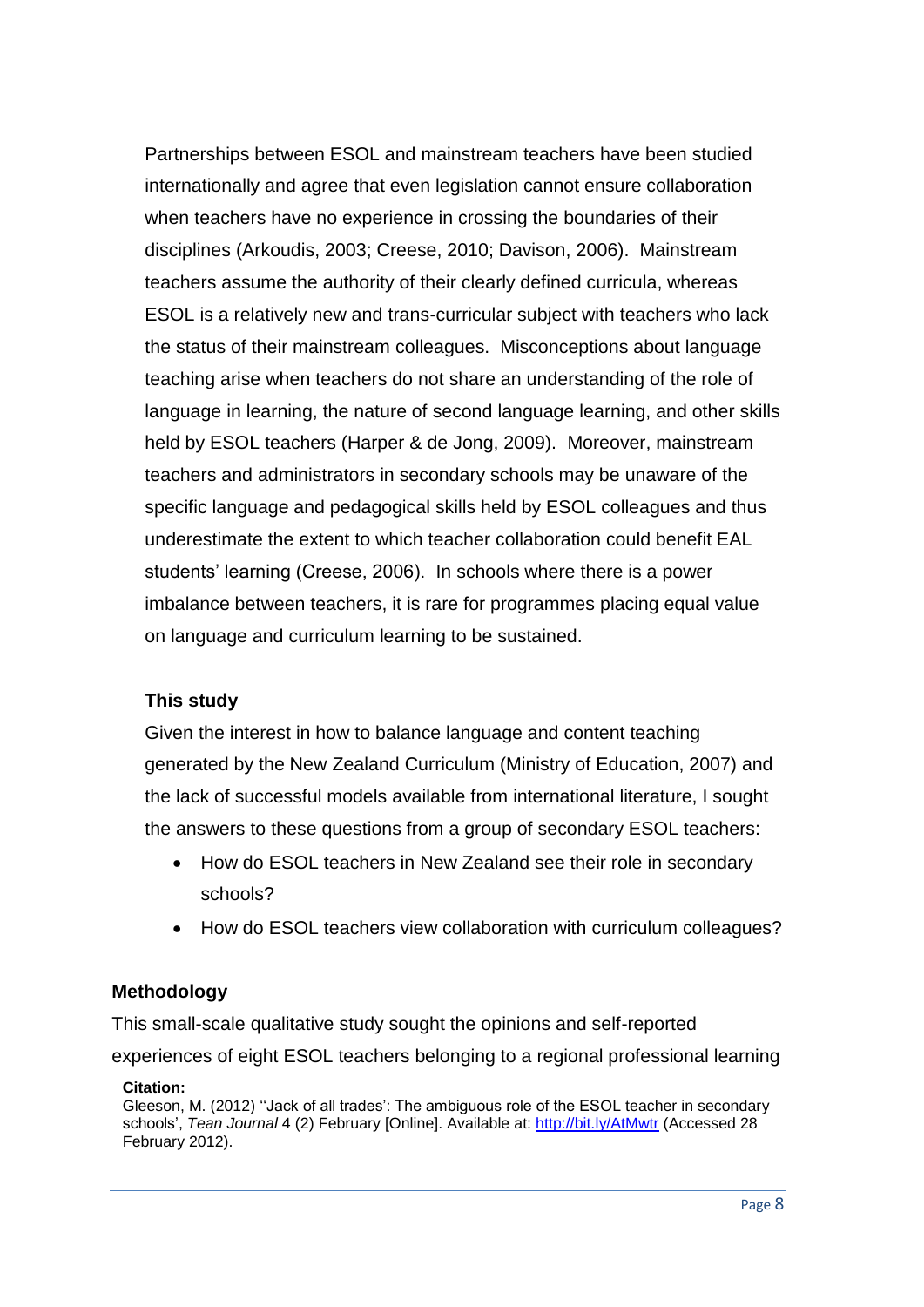cluster in order to capture a snapshot of how the teaching of academic language was managed in their schools.

Few of these ESOL teachers had a defined job description and those who did, felt that it did not reflect the scope of their role which ranged from head of department, dean of international students, full-time or part-time ESOL teacher, or ESOL and mainstream teacher.

Once ethical considerations were taken into account, data were collected from a questionnaire requesting information about the nature of the teachers' training and length of time spent as an ESOL specialist; perceptions of role changes in schools; and descriptions of what their ideal role might be. Subsequently, a focus group interview was conducted as a semi-structured discussion following the main points from the questionnaire. After each question had been discussed in full, a note-taker read back the notes to enable participants to make corrections or additions, and also to confirm the record's accuracy. Notes were later coded for salient themes using NVivo software. The main categories were determined by the research questions in the questionnaire and in the interview; but subthemes emerged regarding roles, subject matter and curriculum, and collaboration.

### **Results**

Given that this study was limited to a small number of participants confined to one professional learning community in a single urban area of New Zealand, the scope of this paper is restricted to offering a non-generalisable snapshot of these ESOL teachers' experiences. Nonetheless, the results may resonate with teachers outside this one community.

The focus group ranked a number of roles associated with effective language teaching (represented in italics), and then described what they considered to be

### **Citation:**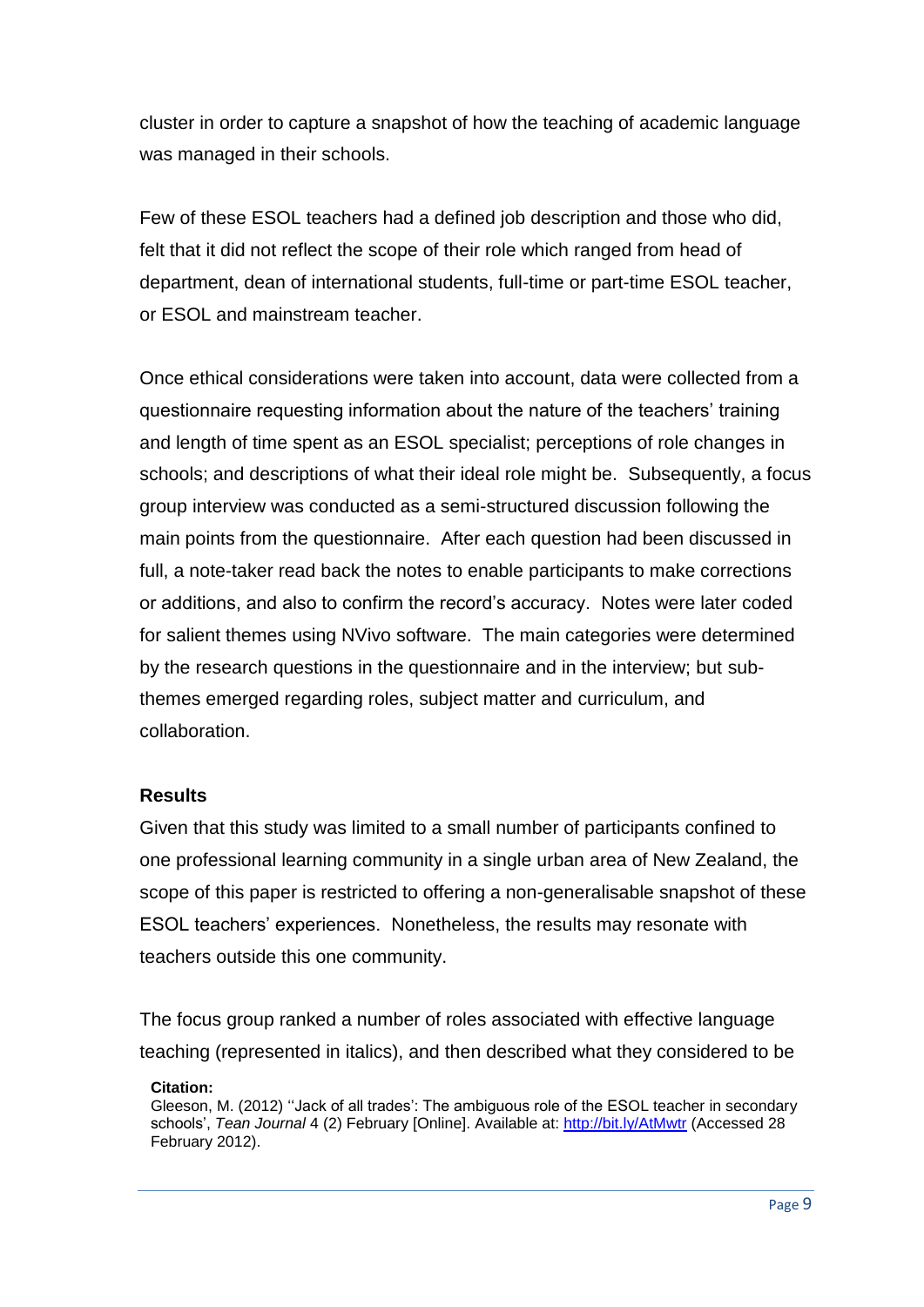best teaching practice for EAL students. They also elaborated on issues involved in working with teachers across the curriculum and the collaborative process. The results clustered under the themes of:

- 1. ESOL teachers' view of their role
- 2. Teaching ESOL without a curriculum
- 3. Preparing EAL students for ' literacy' assessments
- 4. Collaboration with curriculum colleagues

# *1. ESOL teachers' view of their role*

Most teachers agreed that their most important duty was *Teaching ESOL* as an independent subject. There was also consensus on the importance of 'Assisting ESOL students to manage mainstream subjects and Pastoral care of ESOL and international students'. Two other roles featuring within the top five were: 'Liaising with mainstream teachers' (which aligned with the current management position held by four of the teachers); and *'*Planning or co-teaching with mainstream teachers' (which none reported they had yet done in practice). The two teachers who trained as primary school teachers regarded 'Briefing teacher aides to support teaching EALs' as the most important role. Others considered that it was the job of specialists, not paraprofessionals, to teach EAL students.

# *2. Teaching ESOL (without a curriculum)*

When asked to describe role changes, ESOL teachers unanimously affirmed that their role of systematically teaching English language was diminishing as teaching became more assessment-driven. They believed that the requirement to focus on preparing students to pass the standardised literacy credits limited their flexibility to design programmes that would methodically develop language learning. Without a curriculum to guide and validate practice, ESOL teachers' core expertise seemed to have been reshaped into a support role. Nonetheless, ESOL teachers did not appear to regret the absence of an ESOL curriculum but

### **Citation:**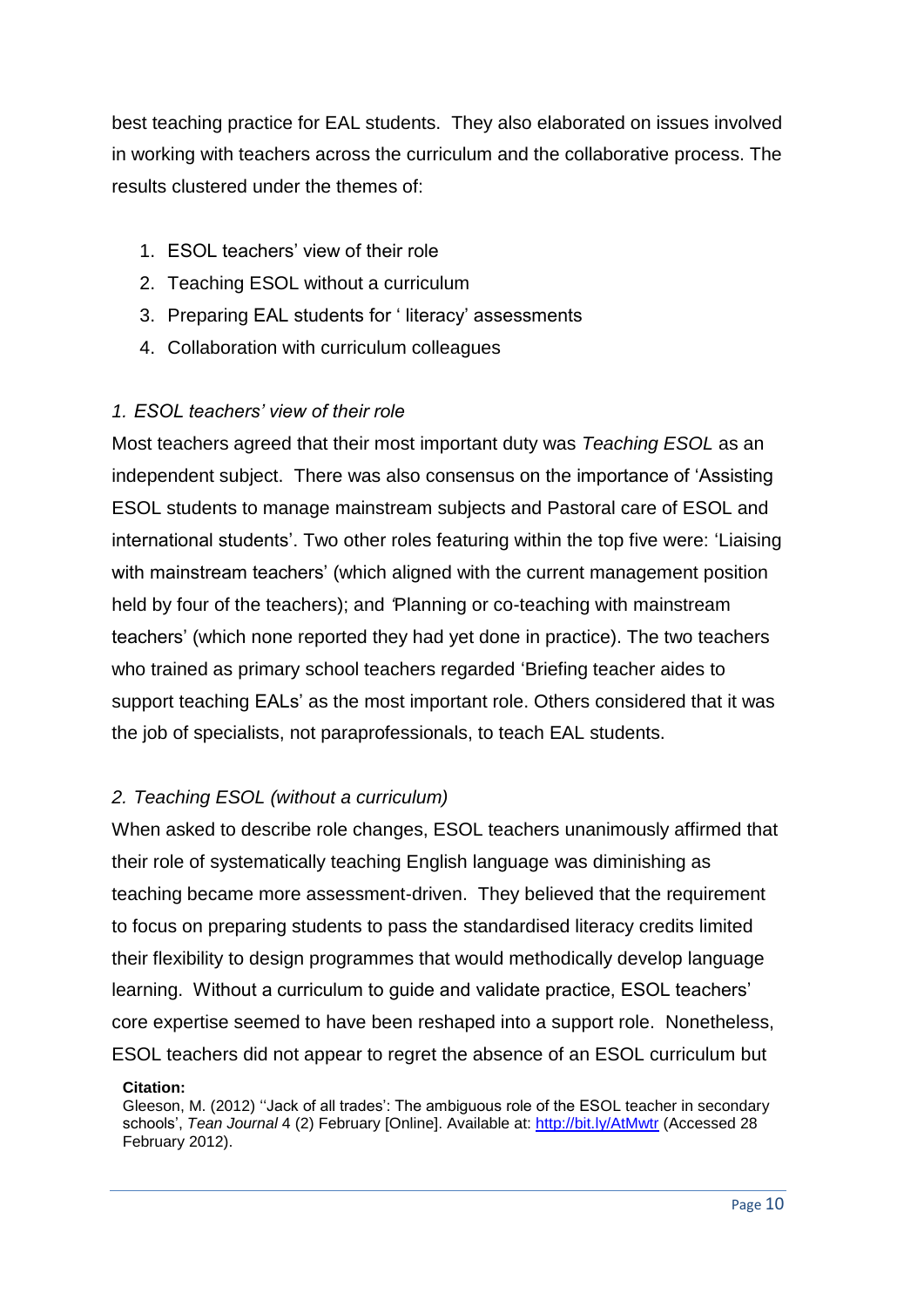appreciated the freedom to design programmes that fitted individual learner needs:

*'I wouldn't like too prescriptive programmes which may limit teachers' freedom to do what is best for each student.'*

These ESOL teachers expected to teach classes comprising EAL students with varying levels of English language proficiency and at different levels across the curriculum, but different *curricular* expectations within one class challenged their teaching:

*'You look at the students in your class with ESOL unit standards at level two. Then you need to look at your students at level one and work with them. There's a lot going on. You can feel schizo – doing different things with different people'.*

The pressure to support curriculum learning led one ESOL teacher to describe herself as a jack-of-all-trades. Although these teachers generally reported feeling proficient in identifying language demands in a number of subjects, the pressure to work across different curricula meant they were not always confident that they could mediate complex aspects of content at senior levels:

*'Students can bring questions (to us)… With the general level one science I can help, but after that it gets hard. But convincing them that the language is important is difficult.'*

# *3. Preparing students for 'Literacy' assessments*

Another theme that emerged was the pressure placed upon ESOL teachers to prepare EAL students for compulsory standards assessing literacy but situated within the mainstream English curriculum. Many ESOL classes were reported as being sheltered English classes where students were prepared for the Literacy

### **Citation:**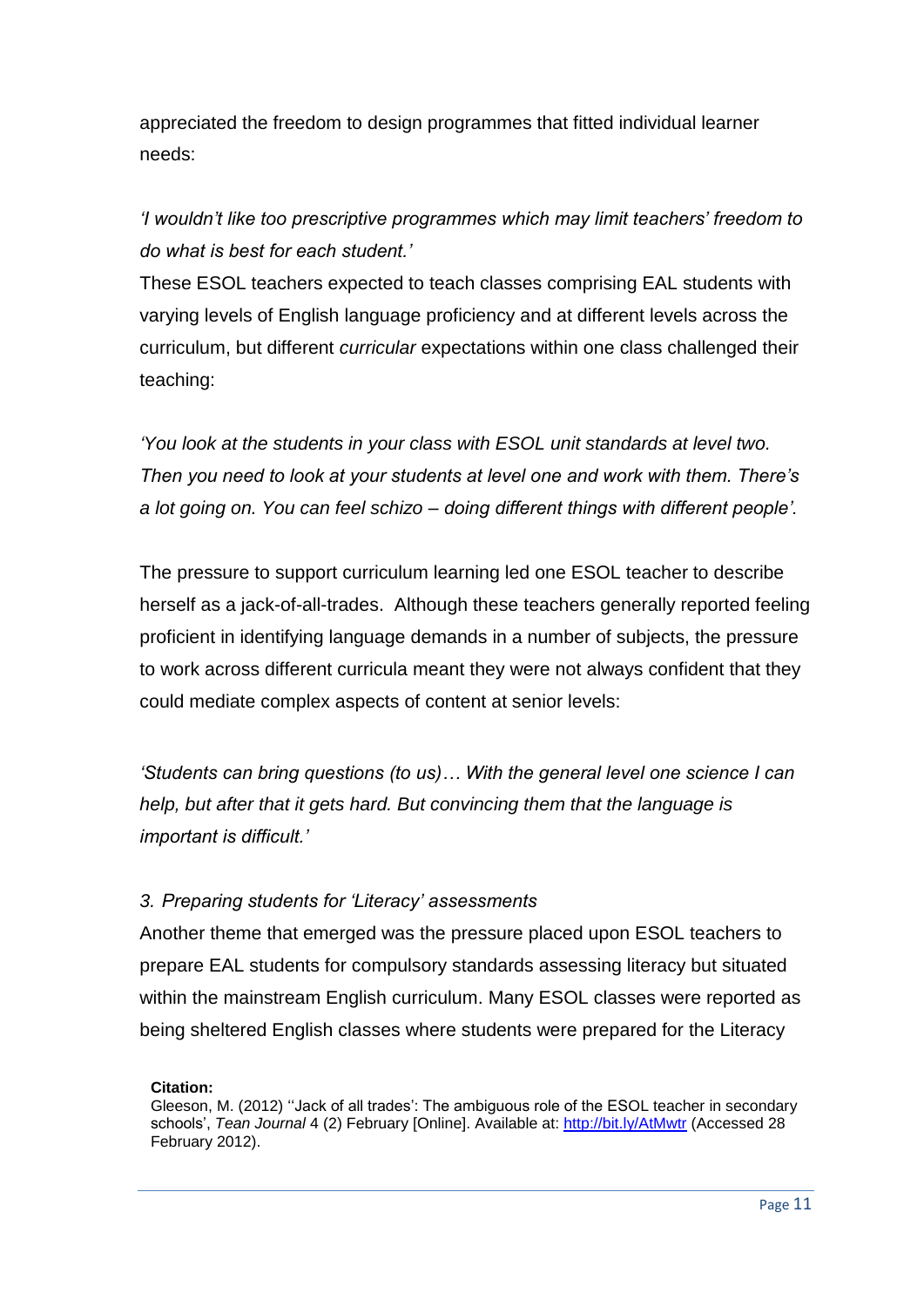standards at the expense of systematic support for language development. ESOL teachers remarked:

'*You have to do all that with one class [teach language, the English curriculum and other subject curricula]. There's a lot going on in class with those three things.'*

The emphasis on 'passing Literacy' provoked mixed responses from the ESOL teachers depending on their experience in teaching the English curriculum and whether they were primary or secondary trained. Some of the group felt confident that their skills in teaching primary learners to read and write (literacy) in their first language were adequate preparation for teaching secondary bilingual learners. They seemed unaware that academic language demands on secondary EAL learners might require specialist skills.

Finally, some ESOL teachers could not necessarily differentiate between first and additional language acquisition. A number spoke as if literacy for English speaking students were synonymous with acquiring English as an additional language. This lack of distinction between first and second language acquisition was an unexpected area of confusion.

# *4. Collaboration with curriculum colleagues*

Most ESOL teachers described how they preferred sharing expertise with mainstream colleagues through either collaborative teaching or providing PD. However, they recognised that this was challenging when teachers did not speak the same metalanguage:

*'The initial assessment of students is huge but how do we tell [curriculum] teachers what students need? It is hard to give information without using jargon.'*

**Citation:**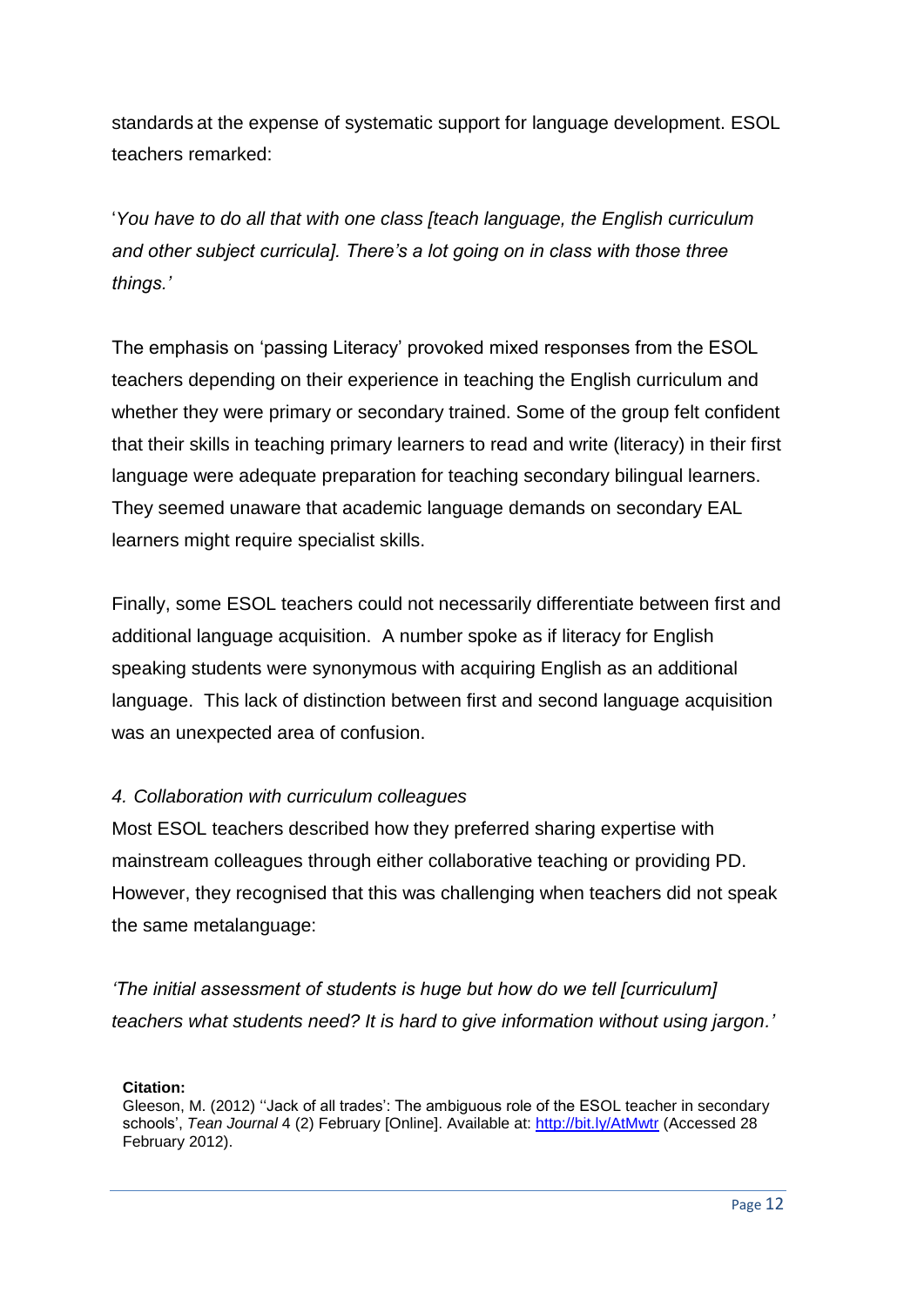This issue surfaced when ESOL teachers tried to share results from diagnostic language assessments, and was exacerbated when placement of new students was under discussion (Ministry of Education, 2008). In addition to speaking different curricular languages, ESOL teachers felt that their colleagues did not understand the process of acquiring an additional language. This had severe repercussions on teachers' expectations of EAL students:

*'The perceptions of students' needs by some teachers are sometimes very limited… Alarmingly the correlation is that because their English is not good then they are made to join the non-achievers and behaviour problems'.* 

In short, curriculum specialists lacked understanding of the role and expertise of ESOL specialists. One ESOL teacher, whose role combined teaching ESOL and curriculum English, remarked:

*'We liaise over assessing ESOL students. I'm not sure what they expect of me. Some say, 'When are you going to be a real English teacher?' which, to me, implies they think ESOL is an easy way out.'* 

Though many of the focus group members were qualified and willing to share their expertise with subject teachers, the complex roles of the ESOL teacher as mediator, facilitator and language specialist appeared to be underestimated by their colleagues.

# **Discussion**

The focus group interview allowed ESOL teachers to elaborate on their role and responsibilities for EAL learners in schools or with curriculum teachers. ESOL teachers felt their positions had evolved from teaching English language to EAL students into an ill-defined support role. Rather than the specialist task of teaching ESOL, they were now expected to do something far broader. New

### **Citation:**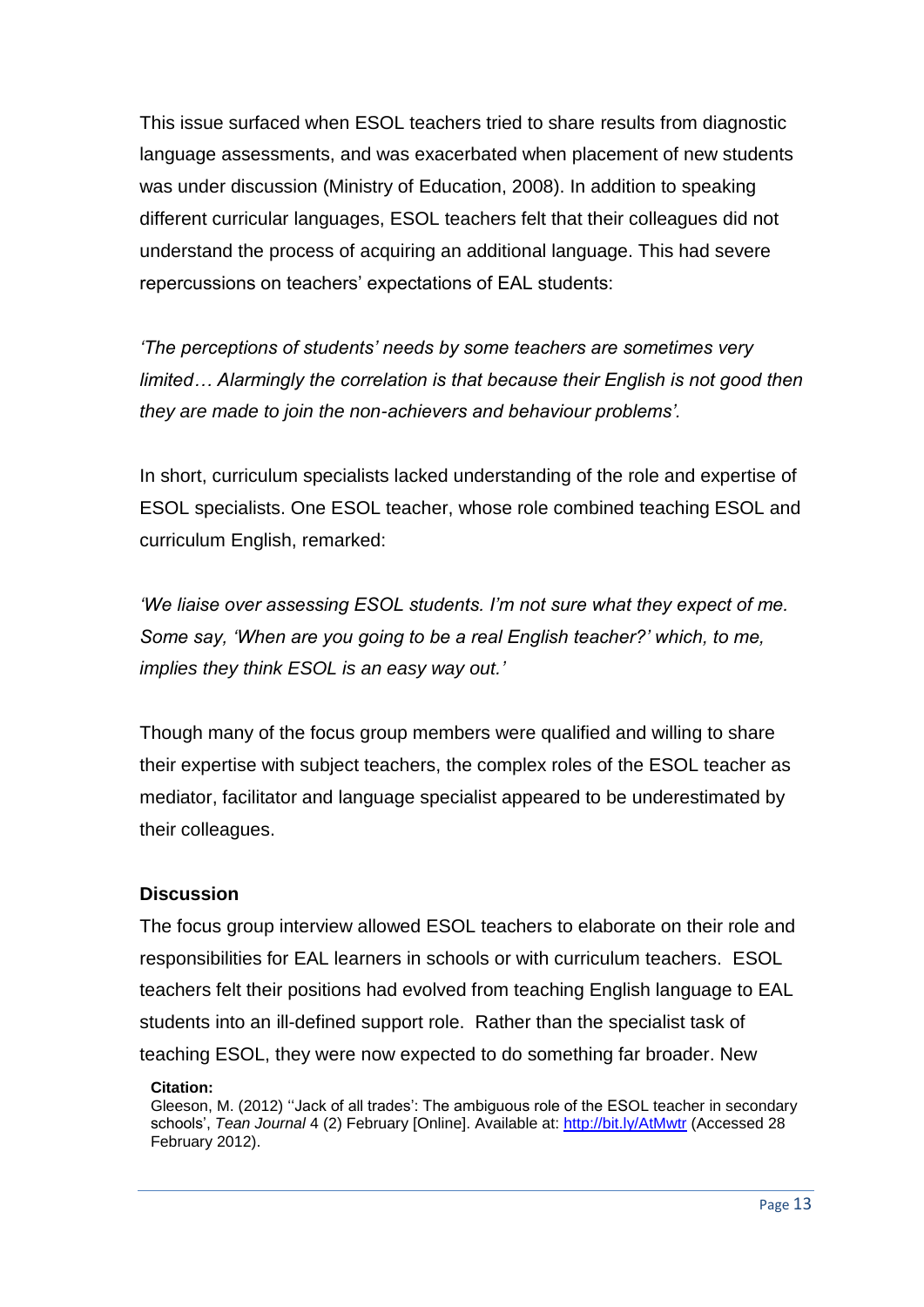expectations included preparing EAL students for high-stakes English curriculum assessments and providing sheltered curriculum support, while taking on a leadership and mentoring role for their curriculum colleagues to explicate the language demands of different curricula. These new roles were rarely articulated or captured in a job description. Issues arising from teachers' reflections fall into the categories of: qualifications and credibility, curriculum status, and school structures.

# *1. Qualifications and ESOL teachers' credibility*

Some ESOL teachers did not feel academically or professionally prepared to perform these critical functions and this disadvantage appeared to be compounded when curriculum colleagues could not perceive the relationship between academic language and curriculum learning.

• Learning on the job

Some ESOL teacher comments betrayed unfamiliarity with educational linguistics. Their chequered body of knowledge appeared to reflect the paths that ESOL teachers had taken to acquire current positions as well as schools' limited understanding of the language needs of EAL students. Less than half of these ESOL teachers had undertaken specialist TESSOL training; a disturbingly small proportion of the group with serious implications for ESOL teachers' practices, status and the messages they perpetuate about learning an additional language.

These ESOL teachers evolved into their school position via professional journeys illustrating the history of ESOL teaching in New Zealand. When the student population began to diversify in the late 1990s, teachers who had taught English as a Foreign Language (EFL) overseas, were primary trained, and/or were English curriculum teachers, were asked to teach EAL students. These default ESOL teachers were expected to meet the needs of EAL students despite having no curriculum to guide what they should teach. With little reference to research on second language acquisition, it was considered best to remove EAL students

### **Citation:**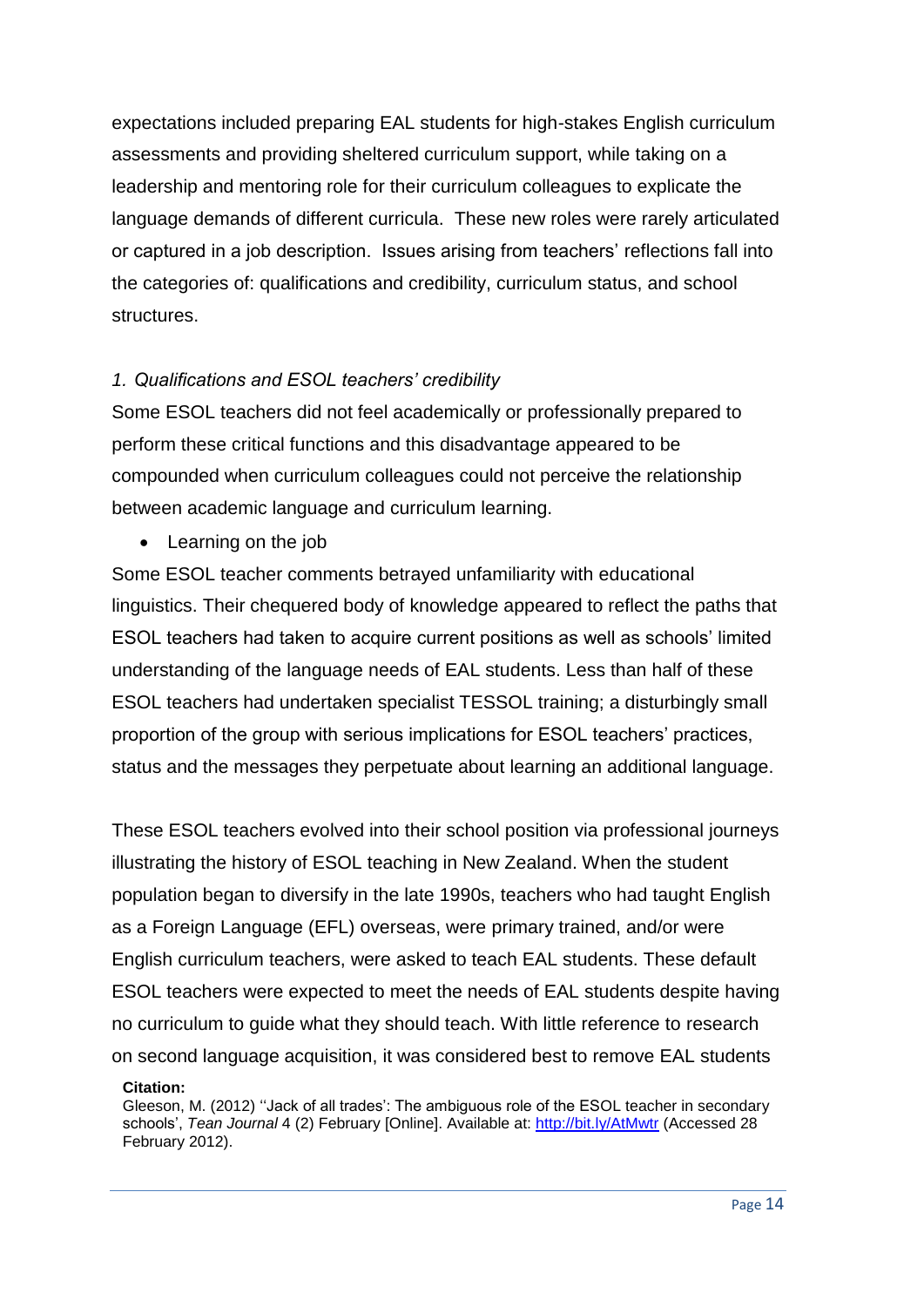from curriculum classes until they had acquired 'enough' English through ESOL classes to cope with the demands of learning 'content' subjects (Franken & McComish, 2002).

# • Academic credibility

Historically, few TESSOL courses investigate second language acquisition in the context of learning in a secondary school. Teachers are not required to be familiar with the language demands of mainstream subjects, which might inform ESOL programmes they devise. A minority of the participants in this study held higher degrees or specialist qualifications which is consistent with an earlier finding that 'on average only about half of ESOL staff in schools were TESOL qualified (Ministry of Education International Division, 2002: 6). When viewed alongside the qualifications of curriculum colleagues, who

almost without exception have specialist degrees in their teaching area, ESOL teachers may lack academic credibility. This is likely to undermine their status in discussions on curriculum language and student placement. Furthermore, this group of ESOL teachers felt that curriculum teachers do not understand what ESOL teachers know and do in schools. Things do not appear to have changed much since Siskin's ESL teacher remarked:

'A lot of people believe that I do nothing. You're not in a real department; what do you do?' (1994:7).

This is not surprising while ESOL teaching continues to be an ill-defined role. Almost half of the focus group ESOL teachers were primary trained. One repercussion of primary teachers holding secondary ESOL positions was these participants' eagerness to devolve ESOL instruction to teacher aides in the belief that teaching EALs was a support task that could be undertaken by a person without a teaching background. Possibly because primary teachers are expected

Gleeson, M. (2012) ''Jack of all trades': The ambiguous role of the ESOL teacher in secondary schools', *Tean Journal* 4 (2) February [Online]. Available at: http://bit.ly/AtMwtr (Accessed 28 February 2012).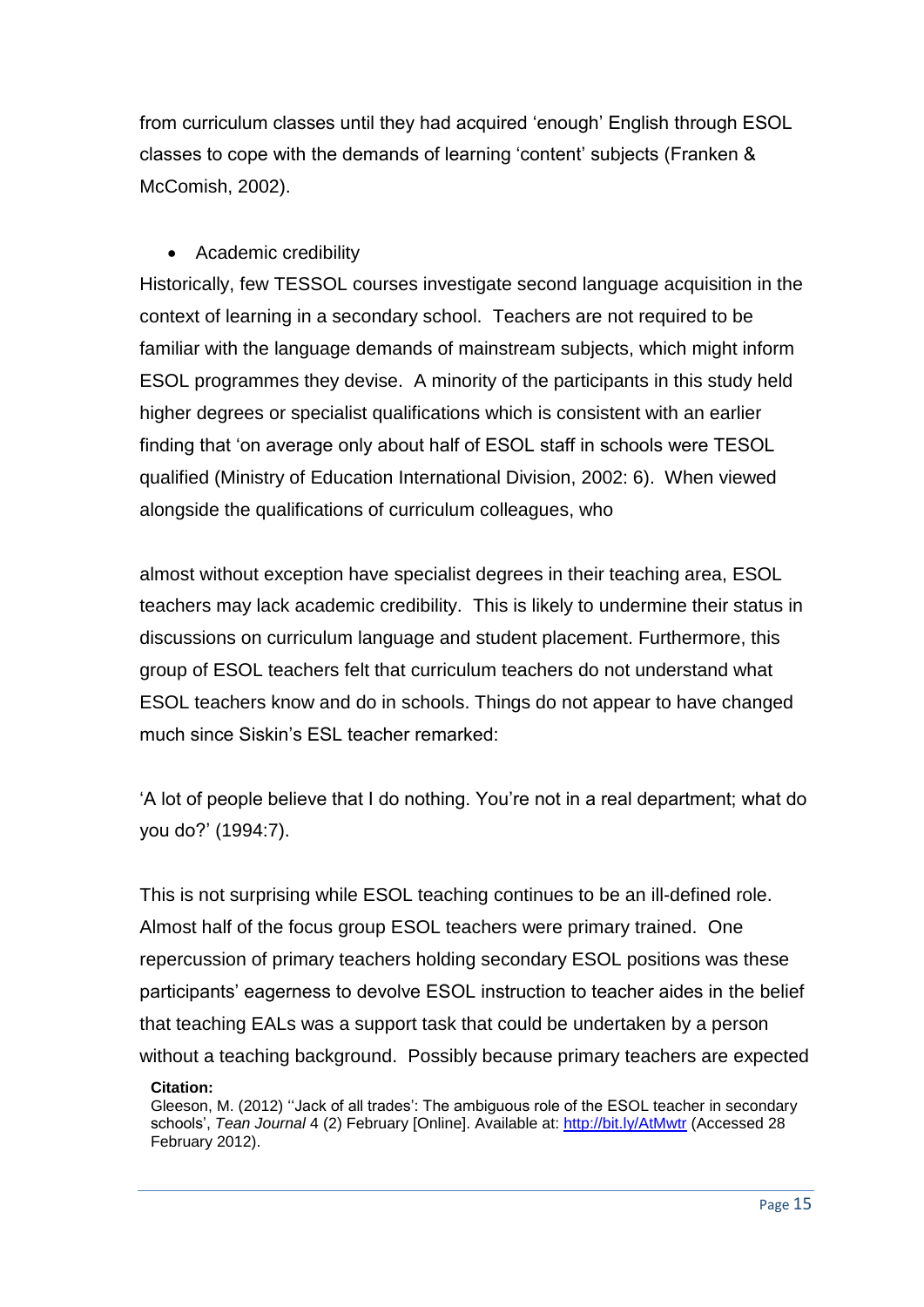to be 'jacks of all trades', they may not appreciate the importance of having a specialist body of knowledge about teaching ESOL.

ESOL teachers are currently expected to support EAL students to acquire English curriculum qualifications: the Literacy standards. Teaching ESOL may thus be perceived as synonymous with teaching literacy skills or curriculum English, a misconception perpetuated when English teachers are still allocated ESOL classes. This consolidates the perception that teaching students to learn an additional language does not require specialist skills, and may feed into systemic and hierarchical misunderstandings about TESSOL, as signalled by Creese (2006).

Recently, the student population has changed again. One teacher commented that fewer international students were coming to study in New Zealand but noted that more immigrants brought new changes. There are increasing numbers of New Zealand-born children of parents from non-English speaking backgrounds, and numbers of graduates from Māori immersion primary schools now join mainstream English-medium schools at secondary level. These indigenous bilingual learners understandably resist being identified as EAL students, but their first language (academically) is te reo Māori and they too need an explicit focus on academic English to manage curriculum learning. This requires collaboration between ESOL and curriculum teachers – an ideal not practised by any of the focus group members.

# *2. Confusing curriculum status*

One obstacle to formal collaboration could be curriculum teachers' beliefs that ESOL teachers have little to contribute to their pedagogical knowledge. Even the best qualified ESOL teachers were reluctant to mark their territory as language experts by using explicit linguistic terms. This parallels teacher behaviour

### **Citation:**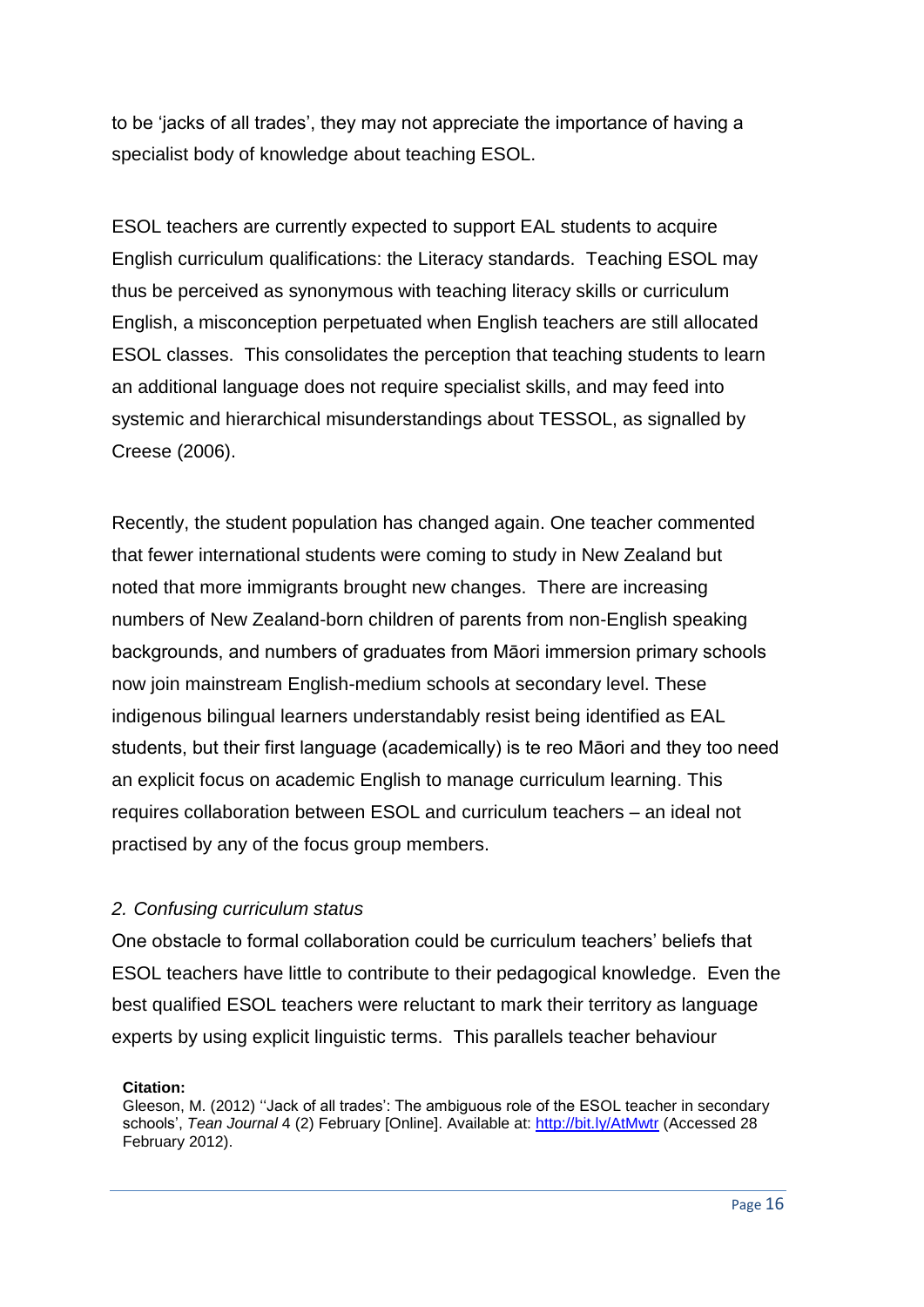captured in other studies (Arkoudis, 2003; Creese, 2005; Harper & de Jong, 2009). Instead, they simplified language-specific information shared with colleagues, which resulted in a loss of technical precision.

Unrecognised specialist knowledge may have been exacerbated by the absence of ESOL tradition in comparison to well-established curriculum areas. ESOL is rightly viewed as a subject without specific content, but ESOL teachers work with teachers who gain prestige from belonging to recognisable curriculum areas (English, 2009; Grossman & Stodolsky, 1995; Siskin, 1994). These ESOL teachers did not regret the authority of a curriculum, yet an ESOL curriculum might validate their specialist knowledge and increase opportunities for recognition as equal partners with curriculum colleagues.

### *3. School structures*

One teacher regretted that ESOL was placed within the Learning Support department in her school, and there was consensus within the focus group that this structure might signal that learning an additional language was a disability to be remediated. Other school structures also play a significant part in relegating ESOL expertise to a general support service that does not require professional qualifications. The experiences of the participating teachers would suggest that many school managers continue to believe that qualifications in the areas of special needs, primary education or English curriculum rather than advanced TESSOL training will suffice for teaching language learners. In accordance with educators in international studies, school managers may not appreciate that EAL students benefit from specialist teachers of English language (Creese, 2005; Harper & de Jong, 2009).

EAL students need English to access their content subjects. They need interventions to fast-track language acquisition so that they can participate fully in mainstream classes (Cummins, 2000). This requires effective collaboration

#### **Citation:**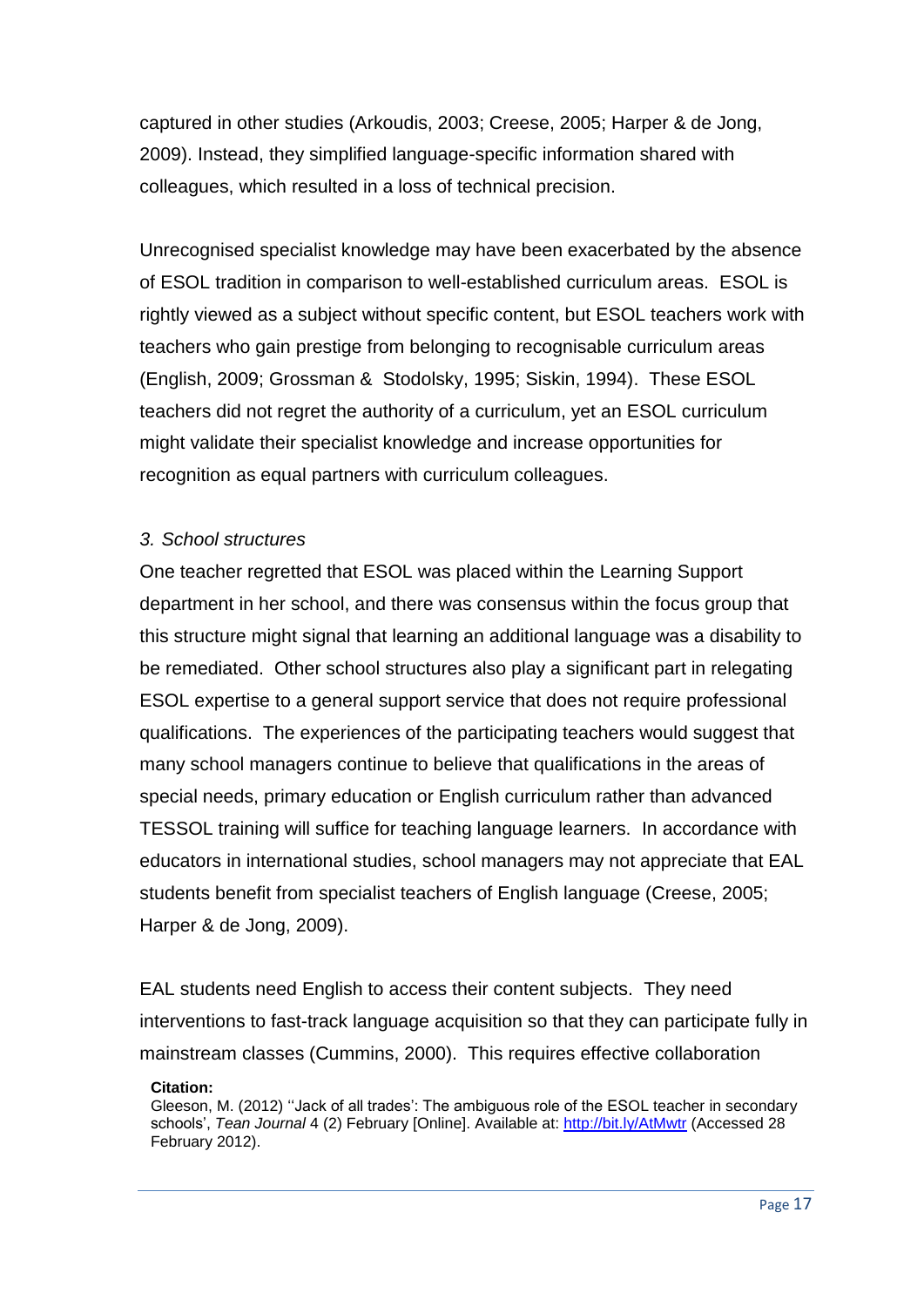between language specialists and content specialists. Despite attending inservice courses and other language PD, non-specialist ESOL teachers often lack the professional confidence to lead curriculum colleagues.

### *Key questions for schools*

This small scale study nonetheless raises questions for educators and administrators who interact with EAL students:

- What qualities and qualifications are required of ESOL staff? Do management teams apply the same rigour to ESOL appointments as to those in curriculum areas?
- What PD opportunities are available to ensure all teachers have sufficient understanding about teaching academic language to bilingual learners? Does PD draw upon the expertise of ESOL staff thus affirming their specialist knowledge to their colleagues?
- Are ESOL and subject teachers encouraged to extend their TESSOL credentials?
- What systems promote collaboration between subject and ESOL teachers? How might co-planning or co-teaching be structured?
- Is the ESOL department appropriately placed within the school structure?
- How might schools differentiate academic support for monolingual students and bilingual students to acknowledge the skills of bilingual learners (Short & Fitzsimmons, 2007)?
- Are academic pathways for language acquisition available to EAL students in consultation with staff who understand how additional languages are learned at school?

If issues regarding language teaching responsibilities in schools are not clarified, there is a risk that EAL students will continue to underperform academically (Bourne, 2007).

### **Citation:**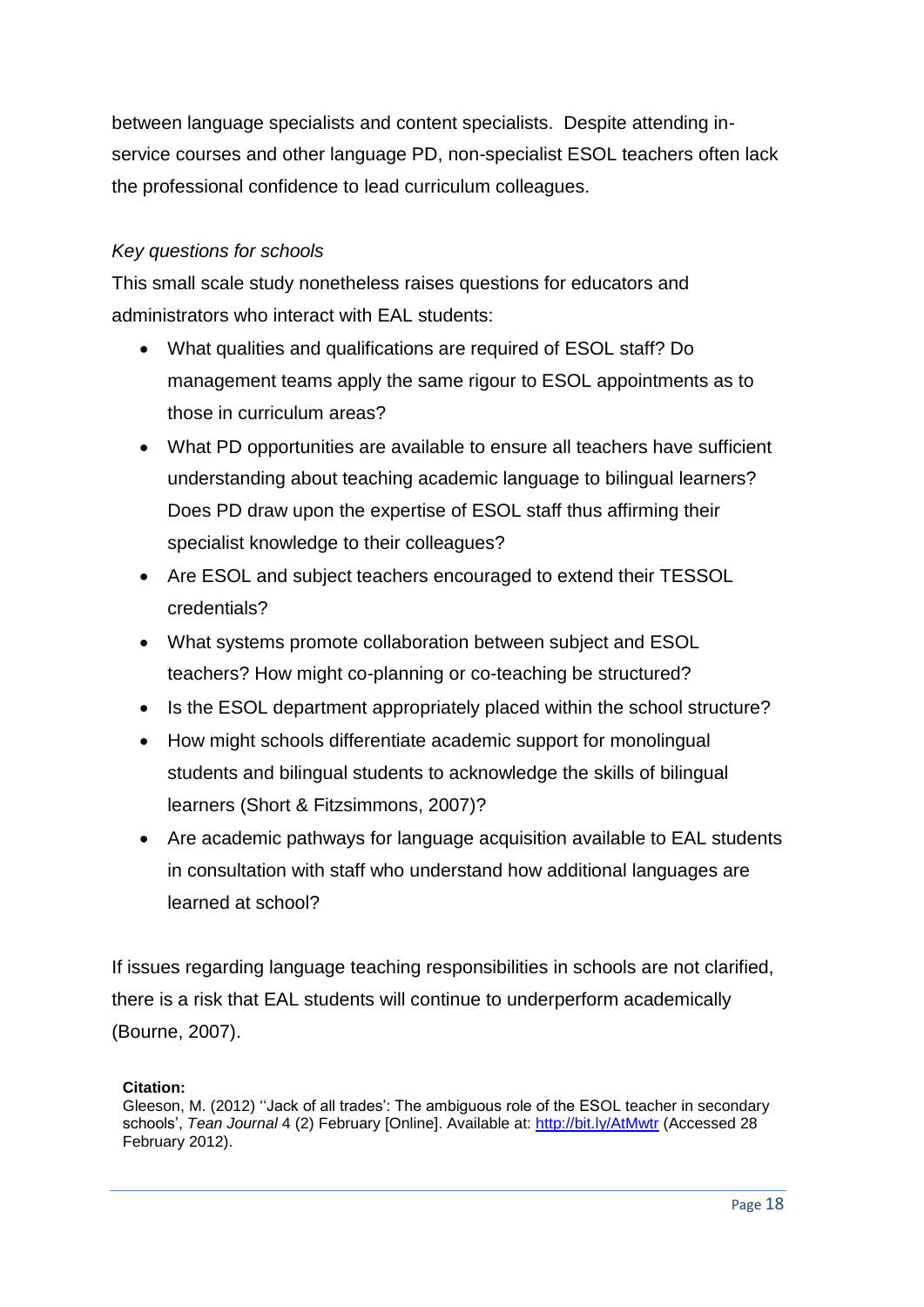### **Conclusion**

This study explored the perspectives of secondary ESOL teachers who agreed that EAL students must acquire both English language and curriculum content knowledge effectively to complete academic qualifications (Walqui, 2000; Fillmore & Snow, 2000). New Zealand educational policy supports fast-tracking of language and subject content by increasing curriculum teachers' knowledge about second language acquisition to enable them to teach language in conjunction with curriculum content. There is a tacit expectation that ESOL teachers will conduct this PD and they are apprehensive but willing to do so. Few teachers and administrators appreciate the specialist skills held by trained ESOL teachers. Without a clear mandate or a curriculum, ESOL teachers do not showcase their expertise, possibly because some lack advanced specialist training. Instead they are complicit in their own invisibility as schools seek expert facilitators such as advisors from the Ministry of Education - outside their school community. This situation could be allayed by sponsoring ESOL teachers to gain further TESSOL qualifications and creating a systemic place for the teachers to collaborate.

Even if ESOL teachers' linguistic skills have developed inconsistently, they are still more likely to possess a greater awareness of how EAL learners can acquire academic language at secondary school than their curriculum colleagues. If curriculum teachers are to manage the language learning of their EAL students, and work collaboratively with ESOL colleagues, teachers need to regard one another as equal partners with skills of complementary importance to their learners. This is a challenge for all teachers of EAL learners.

#### **Citation:**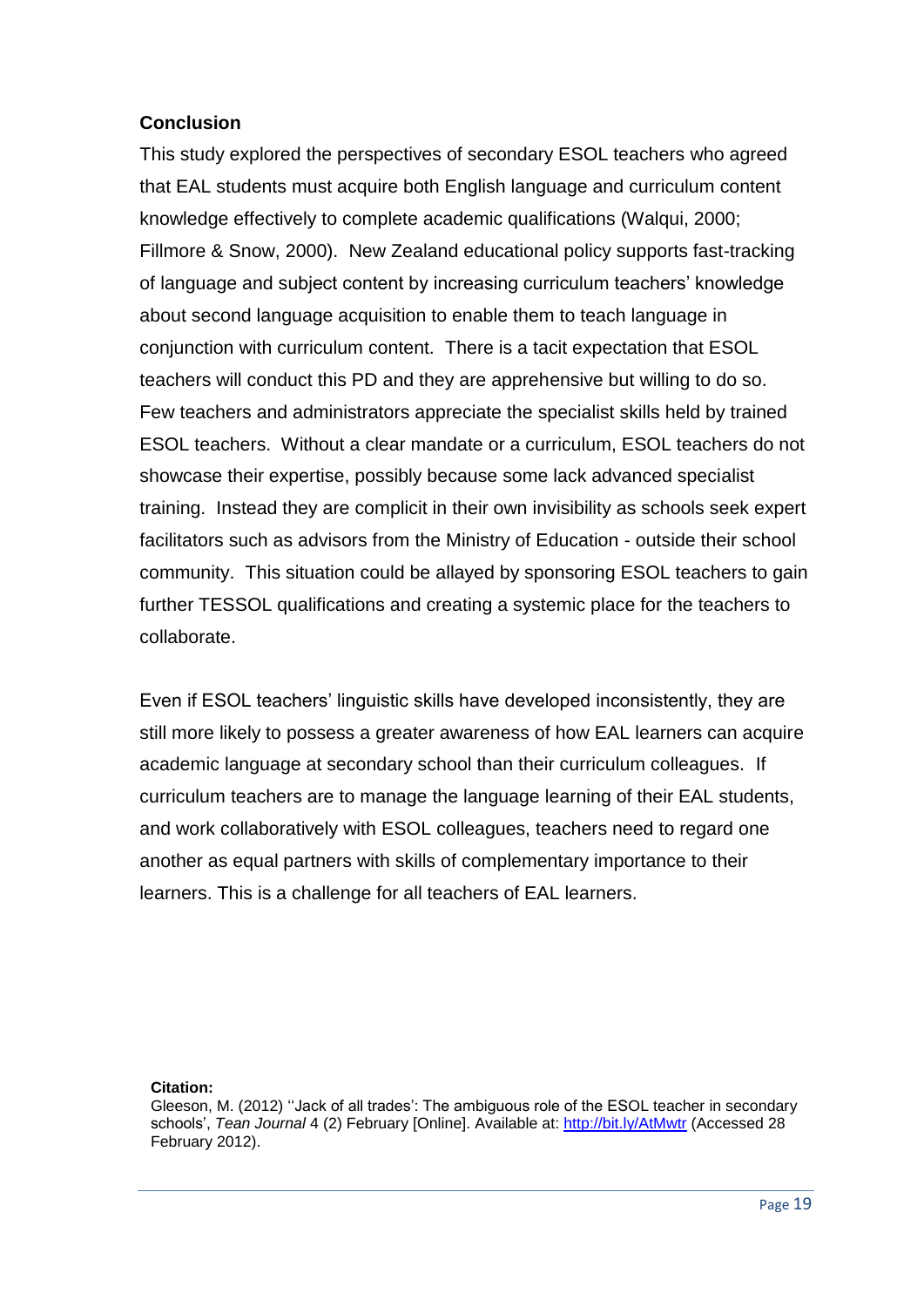### **References**

- Arkoudis, S. (2003) 'Teaching English as a second language in science classes: Incommensurate epistemologies?' *Language and Education*, 17(3), pp.161- 173.
	- Bourne, J. (2007) 'Focus on literacy: ELT and educational attainment in England', in: J. Cummins & C. Davison (Eds) *The International Handbook of English Language Teaching* (Norwell, USA, Springer-Verlag), pp.199- 210.
	- Bunch, G. C., Shaw, J. M., & Geaney, E. R. (2010) 'Documenting the language demands of mainstream content-area assessment for English learners: participant structures, communicative modes and genre in science performance assessments, Language and Education'*,* 24(3), pp.185- 214.
	- Coffin, C. (2006) 'Learning the language of school history: The role of linguistics in mapping the writing demands of the secondary school curriculum', *Journal of Curriculum Studies*, 38(4), pp.413-429.
	- Creese, A. (2005) 'Is this content-based language teaching? Linguistics and Education', 16, pp.188-204.
	- Creese, A. (2010) 'Content-focused classrooms and learning English: How teachers collaborate', *Theory into practice*, 49(2), pp.99 - 105.
	- Cummins, J. (2000) 'Academic language learning, transformative pedagogy, and information technology: towards a critical balance', *TESOL Quarterly*, 34(3), pp.537-548.
	- Davison, C. (2001) 'ESL in Australian schools: From the margins to the mainstream', in: B. Mohan, C. Leung & C. Davison (eds) *English as a second language in the mainstream: teaching, learning and identity* (Harlow, Essex, Pearson Education),pp. 9-29..
	- Davison, C. (2006) 'Collaboration between ESL and content teachers: How do we know when we are doing it right?', *International Journal of Bilingual Education & Bilingualism,* 9, pp.454-475.

Gleeson, M. (2012) ''Jack of all trades': The ambiguous role of the ESOL teacher in secondary schools', *Tean Journal* 4 (2) February [Online]. Available at: http://bit.ly/AtMwtr (Accessed 28 February 2012).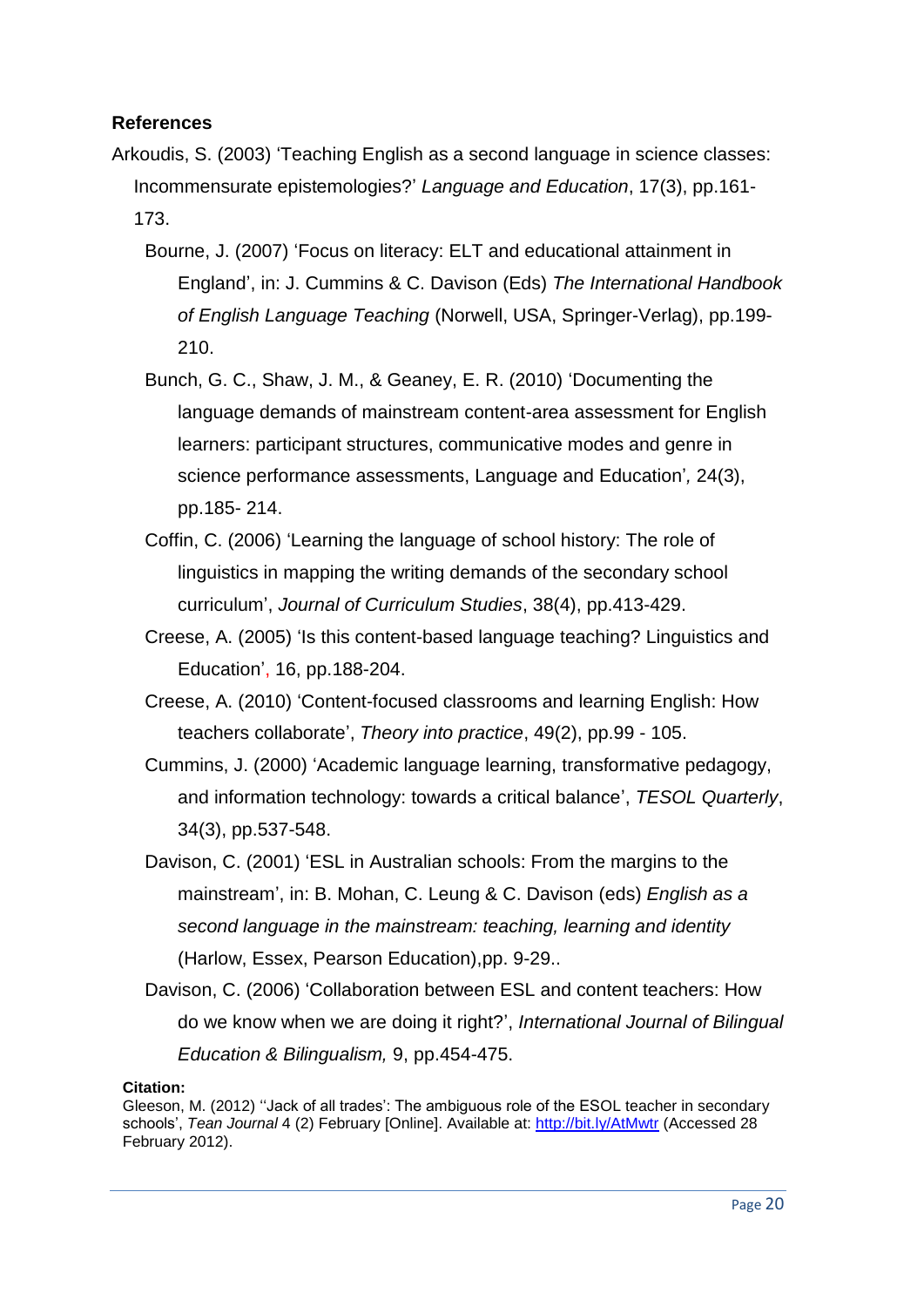Echevarria, J., Vogt, M., & Short, D. (2008) *Making content comprehensible for English learners: the SIOP model* (Boston, Pearson Education).

English, B. (2009) 'Who is responsible for educating English language learners? Discursive construction of roles and responsibilities in an inquiry community', *Language and Education*, 23(6), pp.487-507.

Fillmore, L. W., & Snow, C. (2000) *What teachers need to know about language* (Washington, Office of Educational Research and Improvement Center Clearinghouse on Language and Linguistics).

Franken, M., & McComish, J. (2003) *Improving English language outcomes for students receiving ESOL services in New Zealand schools, with a particular focus on new immigrants: Report to the Ministry of Education* (Wellington, Ministry of Education, New Zealand).

- Gray, S. (2009) 'From principles to practice: Teachers' uptake of principles from instructed language learning to plan a focus on language form in content lessons', *System*, 37(4), pp.570-584.
- Grossman, P. L., & Stodolsky, S. S. (1995) 'Content as context: the role of school subjects in secondary school teaching', *Educational Researcher*, 24(8), 5-11, pp.23.
- Halliday, M. A. K. (1993) 'Some grammatical problems in scientific English', in: M. A. K. Halliday & J. R. Martin (ed.), *Writing science: Literacy and discursive power* (London & Washington D.C., The Falmer Press), pp.69- 85.
- Hammond, J. (2006) 'High challenge, high support: Integrating language and content instruction for diverse learners in an English literature classroom', *Journal of English for Academic Purposes*, 5(4), pp.269-283.
- Harper, C. A., & de Jong, E. J. (2009) 'English language teacher expertise: The elephant in the room', *Language and Education*, 23(2), pp.137-151.
- Janzen, J. (2008) 'Teaching English language learners in the content areas, Review of Educational Research', 78(4), pp.1010-1038.

Gleeson, M. (2012) ''Jack of all trades': The ambiguous role of the ESOL teacher in secondary schools', *Tean Journal* 4 (2) February [Online]. Available at: http://bit.ly/AtMwtr (Accessed 28 February 2012).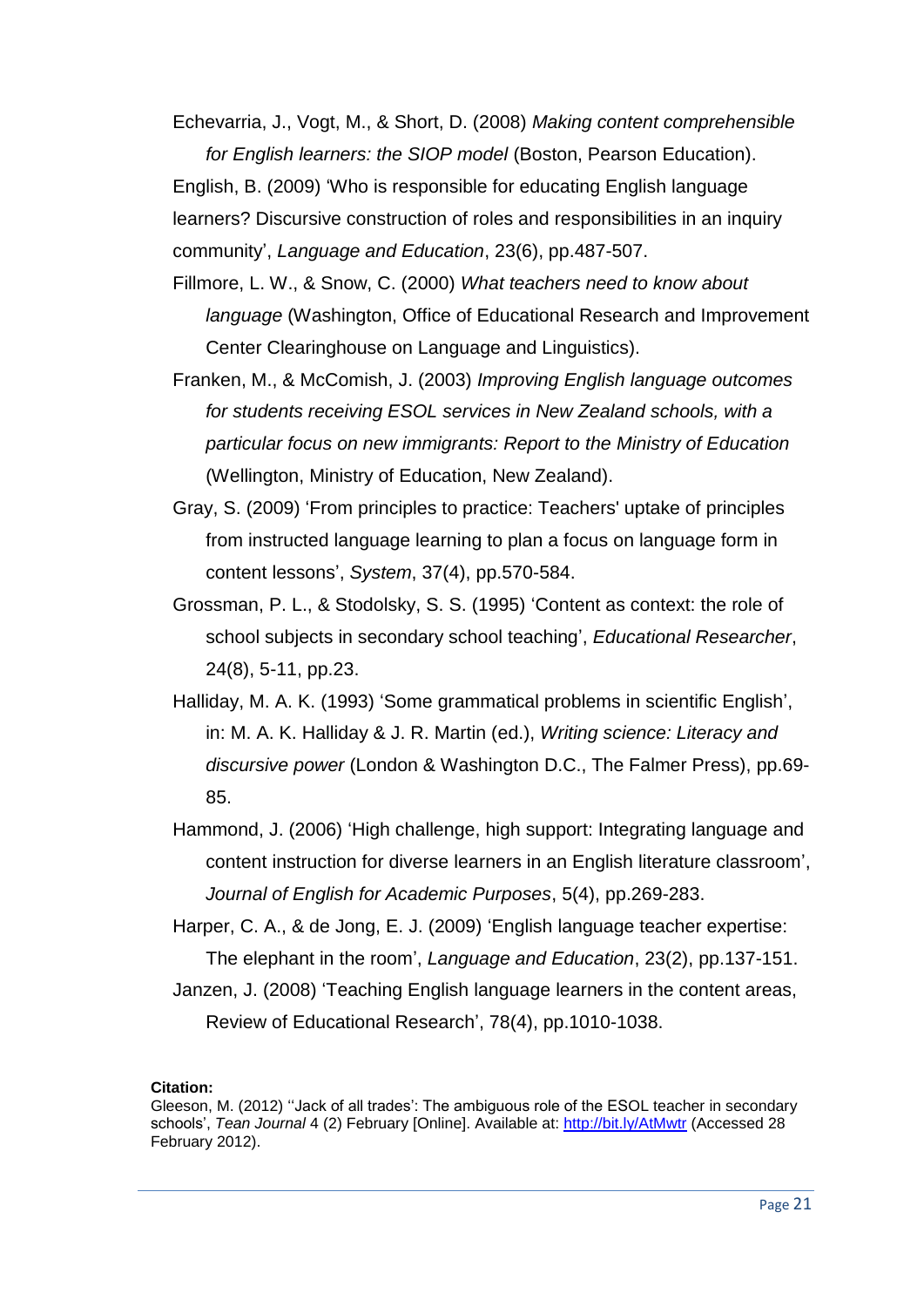- Leung, C. (2005) 'English as an additional language policy: Issues of inclusive access and language learning in the mainstream', *Prospect,* 20(1), pp.95-113.
- New Zealand, Ministry of Education (2011) *International student enrolments in New Zealand.* [Online]. Available at: [http://www.educationcounts.govt.nz/publications/series/15260/internation](http://www.educationcounts.govt.nz/publications/series/15260/international-student-enrolments-in-new-zealand-2004-2010/summary) [al-student-enrolments-in-new-zealand-2004-2010/summary](http://www.educationcounts.govt.nz/publications/series/15260/international-student-enrolments-in-new-zealand-2004-2010/summary) (Accessed 22 January, 2012).
- New Zealand, Ministry of Education (2007) *The New Zealand Curriculum* (Wellington, Learning Media).
- New Zealand, Ministry of Education (2002) *The code of practice for the pastoral care of international students* [Online]. Available at: <http://www.educationcounts.govt.nz/publications/international/14733> (Accessed 22 January, 2012).
- New Zealand, Ministry of Education. (2008) *The English language learning progressions: Introduction* (Wellington, Learning Media).
- New Zealand, Ministry of Education International Division (2002) *A census of providers of ESOL programmes for International students: Overview report.* Education Counts (Wellington, Ministry of Education). (1), pp.32).
- Pica, T. (2005) 'Classroom learning, teaching, and research: A task-based perspective', *The Modern Language Journal*, 89(3), pp.339- 352.
- Short, D., & Fitzsimmons, S. (2007) *Double the work: Challenges and solutions to acquiring language and academic literacy for adolescent English language learners- A report to Carnegie Corporation of New York.* (Washington D.C., Alliance for Excellent Education).
- Siskin, L. (1994) *Realms of knowledge: Academic departments in secondary schools* (London, The Falmer Press).
- Stoller, F. (2004) 'Content-based instruction: Perspectives on curriculum planning, *Annual Review of Applied Linguistics*, (24), pp.261- 284.

Gleeson, M. (2012) ''Jack of all trades': The ambiguous role of the ESOL teacher in secondary schools', *Tean Journal* 4 (2) February [Online]. Available at: http://bit.ly/AtMwtr (Accessed 28 February 2012).